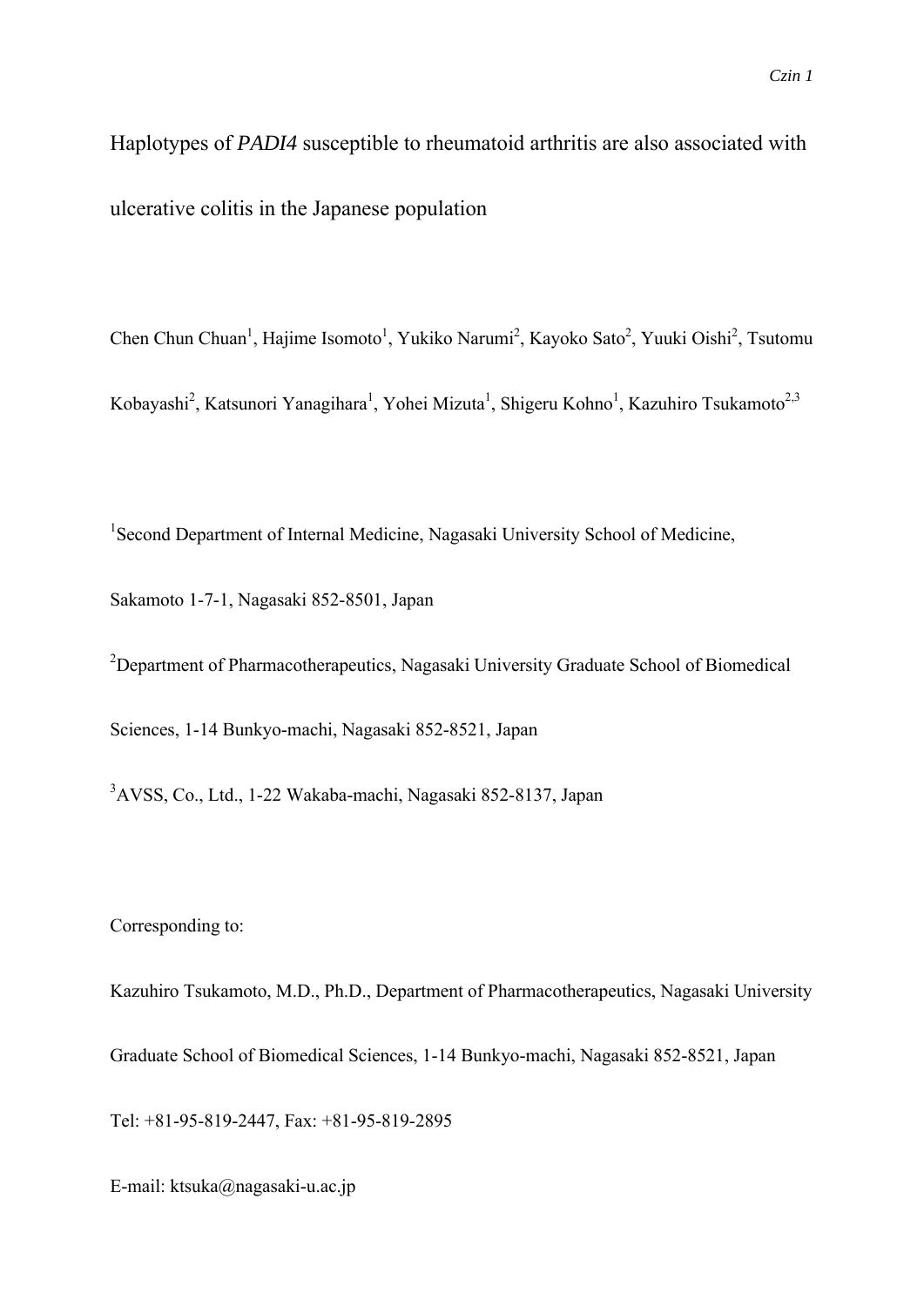or

Hajime Isomoto, M.D., Second Department of Internal Medicine, Nagasaki University School

of Medicine, 1-7-1 Sakamoto, Nagasaki 852-8501, Japan

Tel: +81-95-849-7273, Fax: +81-95-849-7285

E-mail: hajimei2002@yahoo.co.jp

Conflict of Interest-Financial Disclosure Clause: none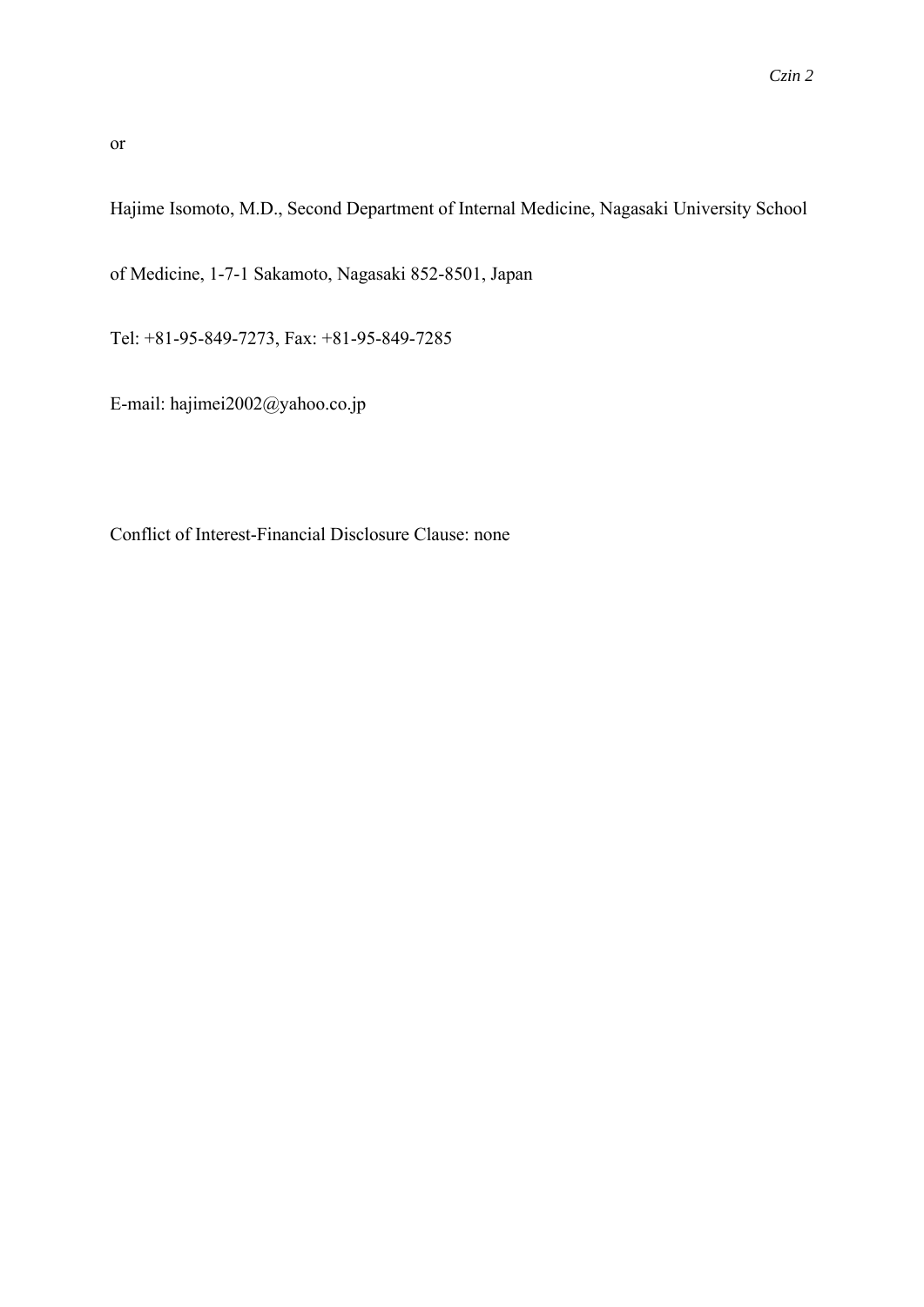### **Abstract**

Inflammatory bowel disease (IBD), including ulcerative colitis (UC) and Crohn's disease (CD), is a chronic inflammatory disorder characterized by intractable inflammation specific to the gastrointestinal tract. The precise etiology of IBD remains unknown. Recently, haplotypes of peptidylarginine deiminase type 4 (*PADI4*) have been identified as the rheumatoid arthritis (RA)-susceptible gene. *PADI4* is located at 1p36, which is one of chromosomal loci susceptible for IBD. Then, we examined whether haplotypes and diplotypes of *PADI4* are associated with IBD in the Japanese population. We studied haplotypes of *PADI4* in 114 patients with UC, 83 patients with CD, and 200 gender-matched healthy controls by PCR-restriction fragment length polymorphism. Frequencies and distributions of haplotypes and diplotypes were compared statistically between patients and controls by logistic regression analysis. The frequency of haplotype 1 was significantly decreased in patients with UC, compared to that in controls ( $P = 0.037$ ; odds ratio (OR) = 0.702). In contrast, the frequency of haplotype 2 in patients with UC was significantly higher than that in controls ( $P = 0.003$ ; OR = 1.722). Moreover, of a total of 114 patients with UC, 15 (13.2%) had a diplotype homozygous for haplotype 2, the frequency being significantly higher than in controls (9/200, 4.5%;  $P = 0.008$ , OR = 3.215). Our results indicate that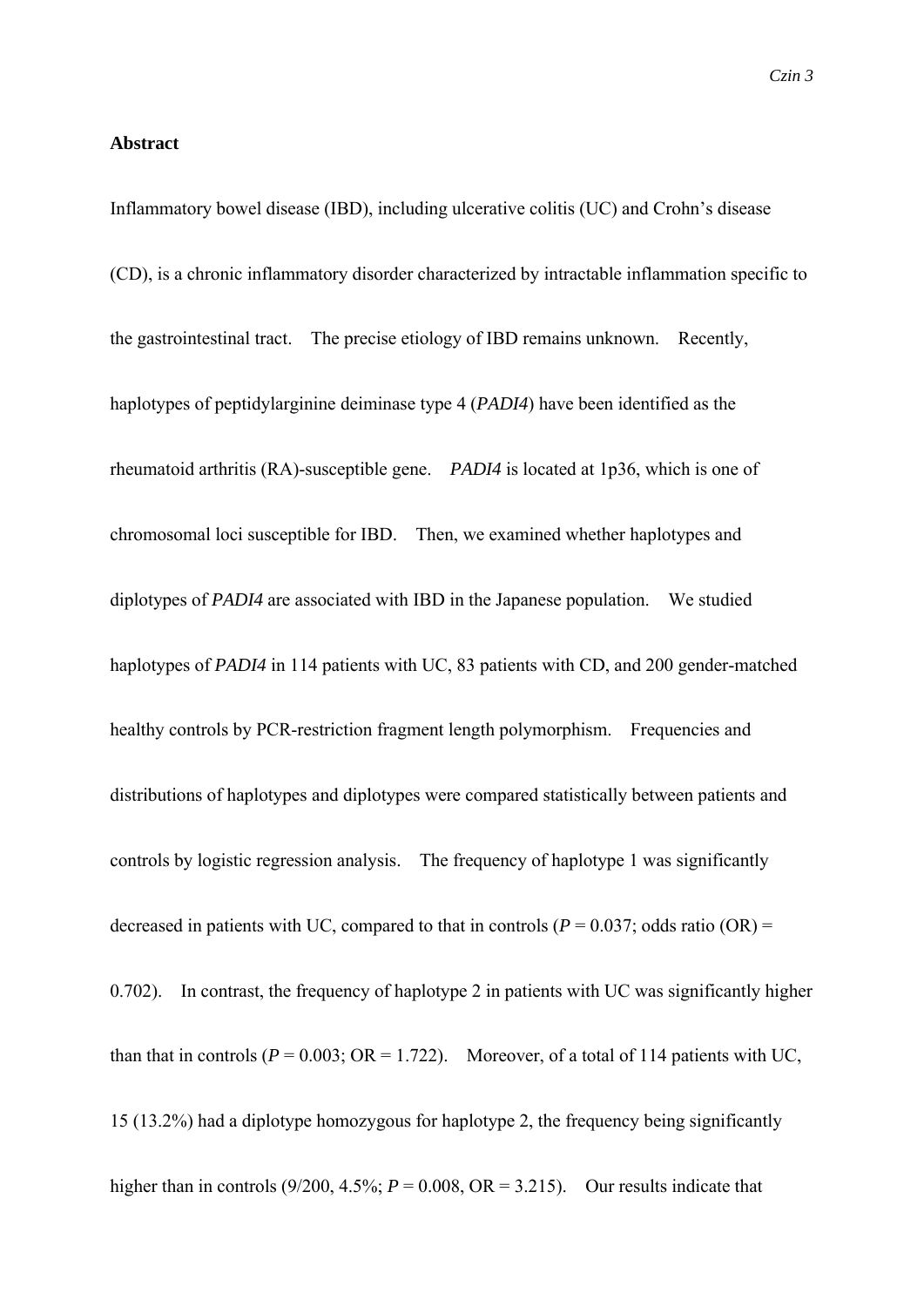haplotype 1 of *PADI4* is associated with non-susceptibility to UC, whereas haplotype 2 is susceptible to UC. Thus, it is likely that *PADI4* is one of genetic determinants of UC in the Japanese population.

# **Key words**

Ulcerative colitis, *PADI4*, haplotype, polymorphism, disease-susceptible gene, Japanese

## population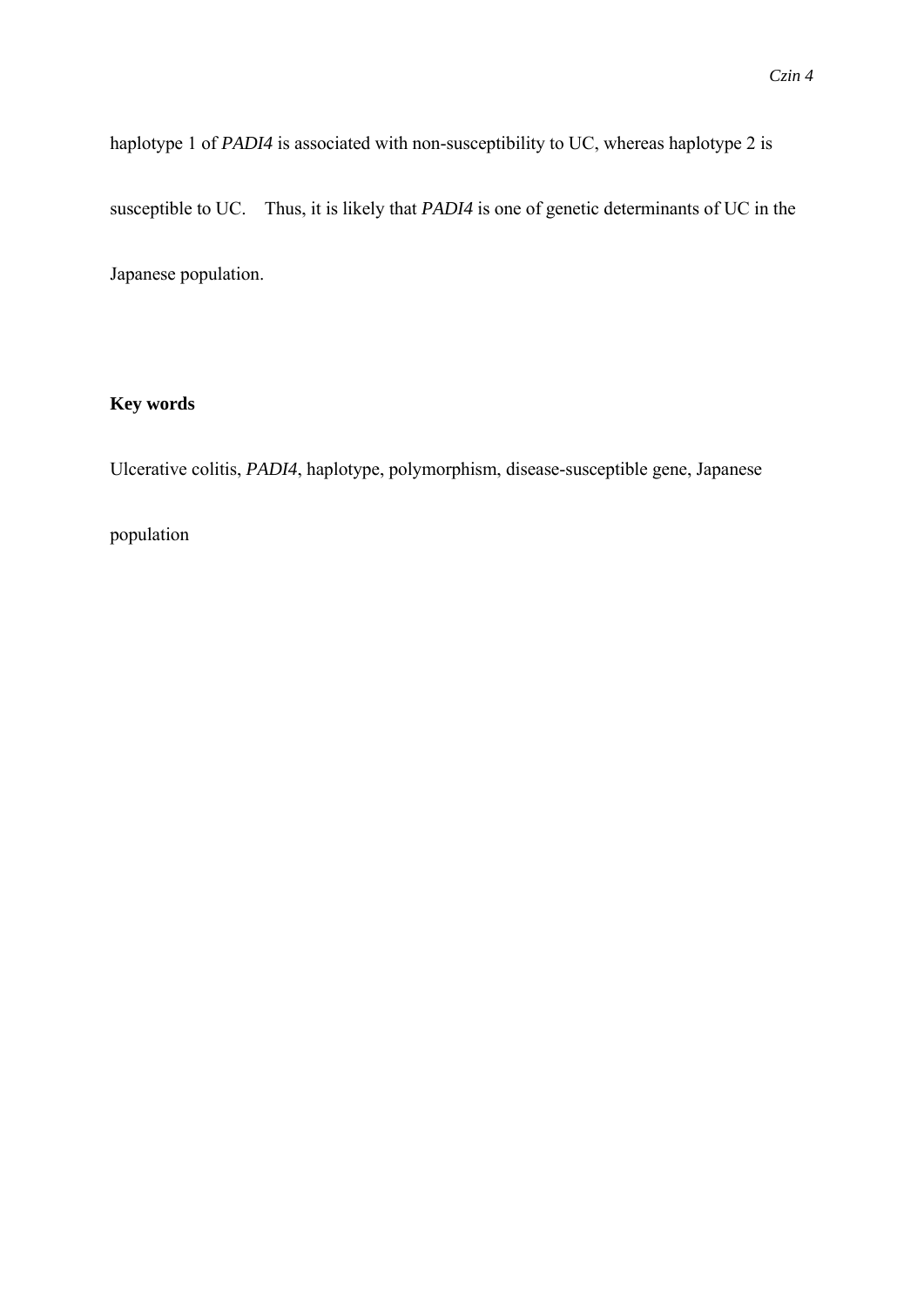### **Introduction**

Chronic inflammatory bowel disease (IBD) is a multifactorial disorder that is characterized by inflammation specific to the gastrointestinal tract, which results in intestinal malabsorption, immune defense abnormalities, and an exaggerated inflammatory response (1,2). Various immune and inflammatory cells, such as lymphocytes, macrophages, and dendritic cells, play important roles in the development and progression of IBD (3-5). In addition, bacterial antigens have been implied in the pathological inflammation and may mediate both innate and adaptive responses underlying chronic inflammation (6-8). IBD consists of two main subtypes: ulcerative colitis (UC) and Crohn's disease (CD) (1,2). Although the precise etiology of IBD remains unknown, both several environmental factors, such as dietary components and microorganisms, and genetic factors may contribute to the occurrence of IBD (6-8). In order to identify the genes underlying the etiology of IBD, genome-wide linkage analyses and candidate gene-based association studies have launched and shown possible IBD-susceptibility loci at 16q12 (IBD1), 12q13 (IBD2), 6p13 (IBD3), 14q11 (IBD4), 5q31-q33 (IBD5), 19p13 (IBD6), 1p36 (IBD7), 16q11 (IBD8), 3p21 (IBD9), and other loci (8,9).

Recently, peptidylarginine deiminase type 4 (*PADI4*) located at 1p36 is identified as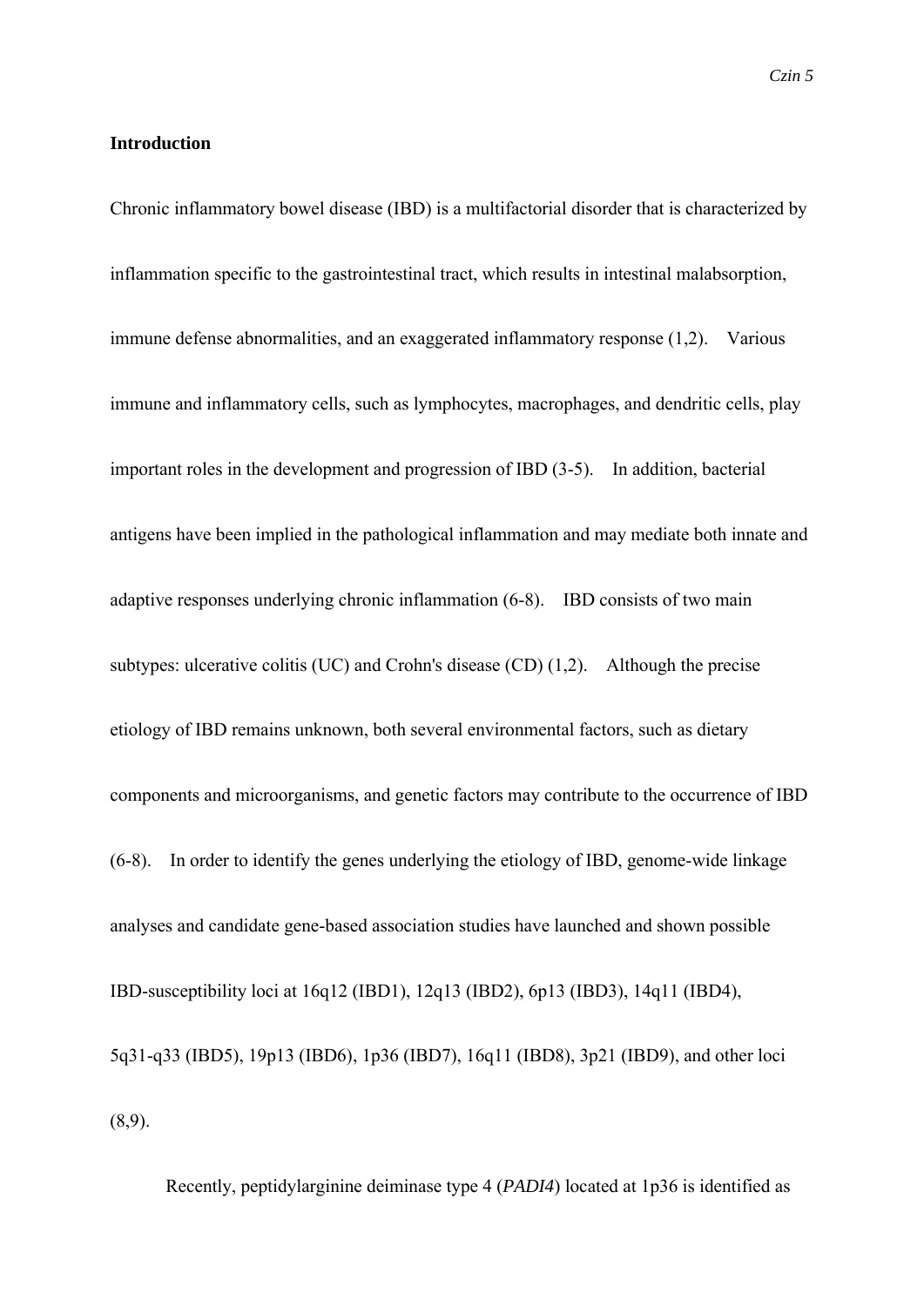the rheumatoid arthritis (RA)-susceptible gene (10). RA is involved in autoimmune diseases, of which pathoetiology is probably similar to UC in a number of respects with not only mechanisms of immune defense abnormalities, such as the elevated production of autoantibody (1,2), but also arthritic manifestations, e.g. ankylosing spondylitis and sacroiliitis (11). Although RA complicated by UC is uncommon, recent report has described the development of UC in patients with RA (12). More importantly, *PADI4* also lies within the

IBD-susceptibility locus (IBD7)(8-10).

Based on the above findings, we hypothesized that *PADI4* could play a role in the pathogenesis of IBD as well as RA. Thus, in this study, we have examined whether haplotypes and diplotypes of *PADI4* are associated with IBD in the Japanese population.

#### **Subjects and Methods**

#### *Subjects*

The study subjects comprised unrelated 114 patients with UC, unrelated 83 patients with CD, and 200 gender-matched, unrelated, healthy volunteers as control. The characteristics of subjects are shown in Table 1. Age at onset is indicated as the mean  $\pm$  standard deviation (SD). All participants were Japanese who were randomly recruited from 8 general health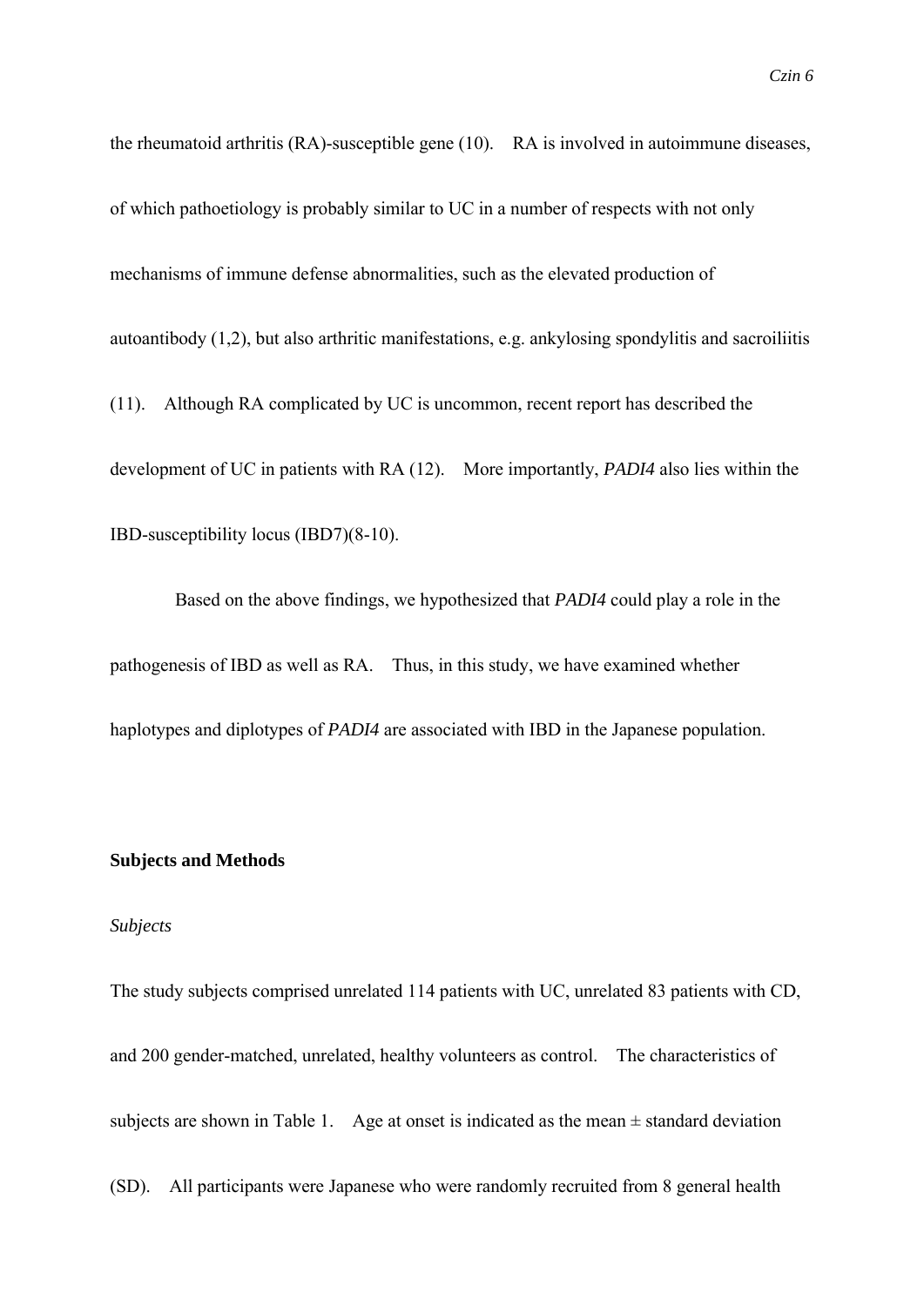clinics in the Nagasaki district of Japan. The study protocol was approved by the Committee for Ethical Issues dealing with the Human Genome and Gene Analysis at Nagasaki University, and written informed consent was obtained from each participant.

The diagnosis of IBD was made on the basis of the endoscopic, radiological, histological, and clinical criteria provided by the WHO Council for International Organizations of Medical Sciences and the International Organization for the Study of Inflammatory Bowel Disease (13-15). Patients with indeterminate colitis and autoimmune diseases, such as RA, multiple sclerosis, and systemic lupus erythematosus, were excluded from the subjects in this study.

Patients with UC were classified into subgroups according to age at onset (<40 or ≥40 years), extension of lesions (proctitis, left-sided colitis, or pancolitis), disease severity (mild, moderate, or severe) and activity (active or inactive) (Table 1). Likewise, patient with CD were divided into subgroups according to age at onset (<40 or  $\geq$ 40 years), localization of lesions (ileal, ileocolonic, colonic, or isolated upper disease), behavior of disease (structuring and penetrating), and disease severity (mild, moderate, or severe) and activity (active or inactive) (Table 1). The extension and location of UC and CD, disease severity of UC and CD, and behavior of CD were stratified in accordance with Montreal classification (16) with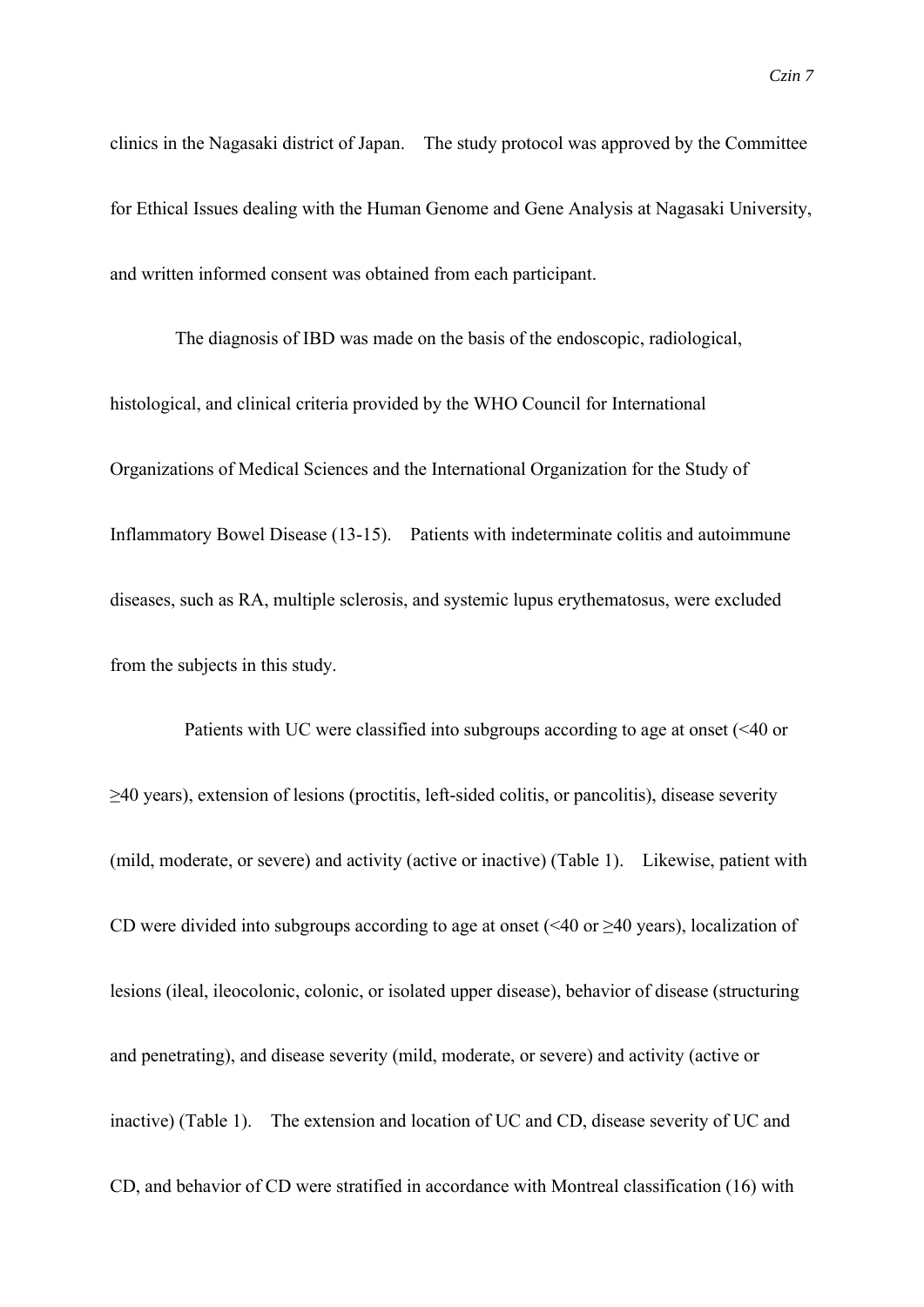slight modification. A high clinical activity index (CAI>5) for UC (17) and a high Crohn's disease activity index (CDAI>150) (18) were regarded as active phase patients.

### *The source of polymorphisms studied*

With regard to haplotypes of *PADI4* (GenBank accession number: NT\_030584), three single nucleotide polymorphisms (SNPs), padi4\_92, padi4\_96, and padi4\_102, were selected and analyzed, as reported by Caponi *et al.* (19). Subsequently, haplotypes were determined to be based on combinations of their three SNPs (10), as shown in Tables 2 and 3, because SNPs in *PADI4* lie in a strong linkage disequilibrium block.

### *Preparation of genomic DNA*

Genomic DNA was extracted from whole blood of each subject using the DNA Extractor WB-Rapid Kit (Wako Pure Chemical Industries, Osaka, Japan), according to the manufacturer's protocol.

*Determination of three SNPs in PADI4*

The three SNPs, padi4 92, padi4 96, and padi4 102, were detected by the polymerase chain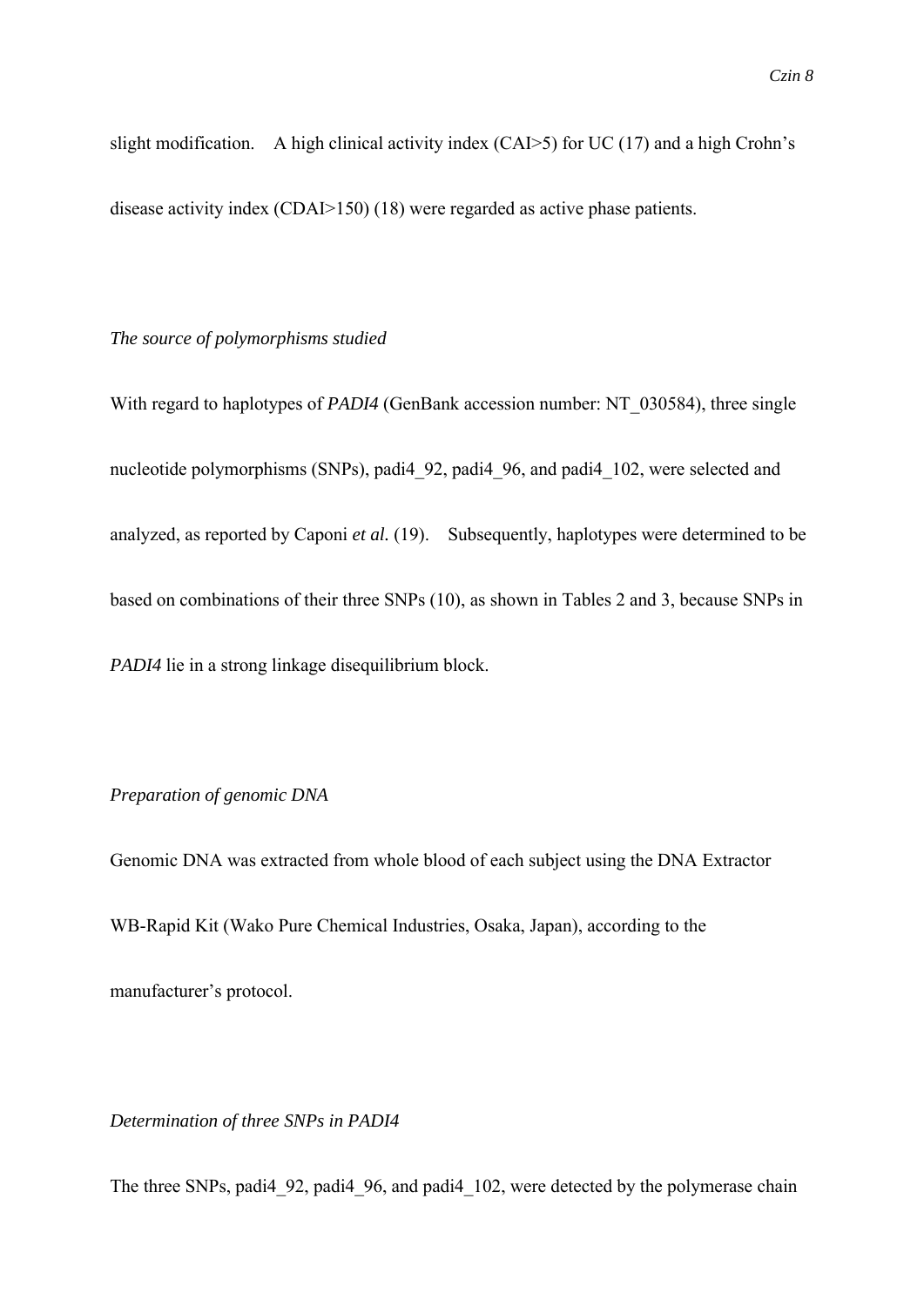reaction-based restriction fragment length polymorphism method. Polymorphic regions were amplified by PCR with a GeneAmp PCR System 9700 thermal cycler (Applied Biosystems, Foster City, CA) using 25 ng of genomic DNA in a 25-µl reaction mixture containing 20 mM Tris-HCl (pH 8.4), 50 mM KCl, 1.5 mM MgCl<sub>2</sub>, 200  $\mu$ M dNTPs, using 15 pmol each of forward primer: 5'-TCCAGTGGGTGTTTGTTGAA-3' and reverse primer: 5'-CATCCTGCAGGGATTAGGAG-3' for padi4\_92; forward primer: 5'-AAACGACCTGCCCATTC-3' and reverse primer: 5'-GGAAATACATAAGCCAAAAT-3' for padi4\_96 (19); forward primer:

5'-CTGGCCCAGGCACCACCAG-3' and reverse primer:

5'-AGGGTTTCGGCAGCTGTGCC-3' for padi4\_102 (19), and 1 U Taq DNA polymerase (Invitrogen Co., Carlsbad, CA). The amplification protocol comprised initial denaturation at 94°C for 5 min, followed by 35 cycles of denaturation at 94°C for 30 sec, annealing at 60°C for padi4 92, at 52°C for padi4 96, and at 68°C for padi4 102 for 30 sec, extension at 72°C for 30 sec, and final extension at 72°C for 5 min. The 192-base pair (bp) PCR products for padi4 92, 316-bp PCR products for padi4 96, and 400-bp PCR products for padi4 102 were digested at 37°C overnight by restriction enzymes, *Msp* I (Takara Bio, Shiga, Japan), *Hae* III (Toyobo, Osaka, Japan), and *Rsa* I (Toyobo), respectively (19). The digests were subjected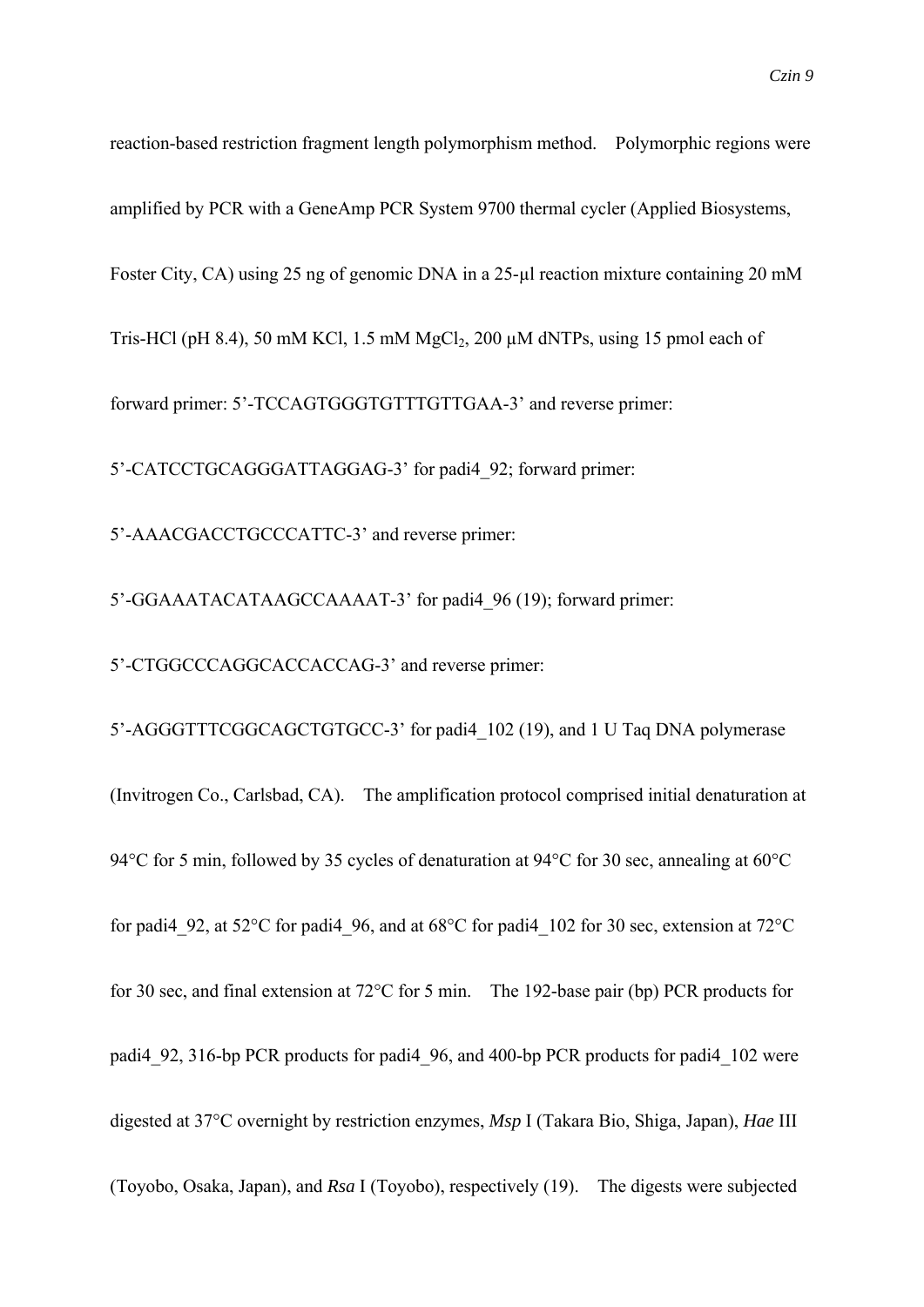to electrophoresis on a 6% polyacrylamide gel (Nacalai Tesque, Kyoto, Japan) for padi4\_92, or on a 2% agarose gel (Nacalai Tesque) for padi4\_96 and padi4\_102, then stained with ethidium bromide (Nacalai Tesque) and visualized with UV transilluminator (Alpha Innotech, San Leandro, CA).

#### *Statistical analysis*

Gender and age values between patients and control subjects were evaluated by chi-square test and unpaired Student's *t*-test, respectively. Expected allele frequencies were calculated from respective single allele frequencies according to the Hardy-Weinberg equilibrium. The observed and expected allele frequencies were compared by chi-square test with Yates' correction using SNP Alyze 6.01 standard (Dynacom Inc., Yokohama, Japan). The frequencies and distributions of haplotype and diplotype were compared between patients and control subjects by logistic regression analysis. SPSS 15.0 program package (SPSS Japan Inc., Tokyo, Japan) was used for all statistical analyses including calculation of odds ratio (OR) with 95% confidence interval (95% CI). A *P* value of 0.05 or less than was considered statistically significant.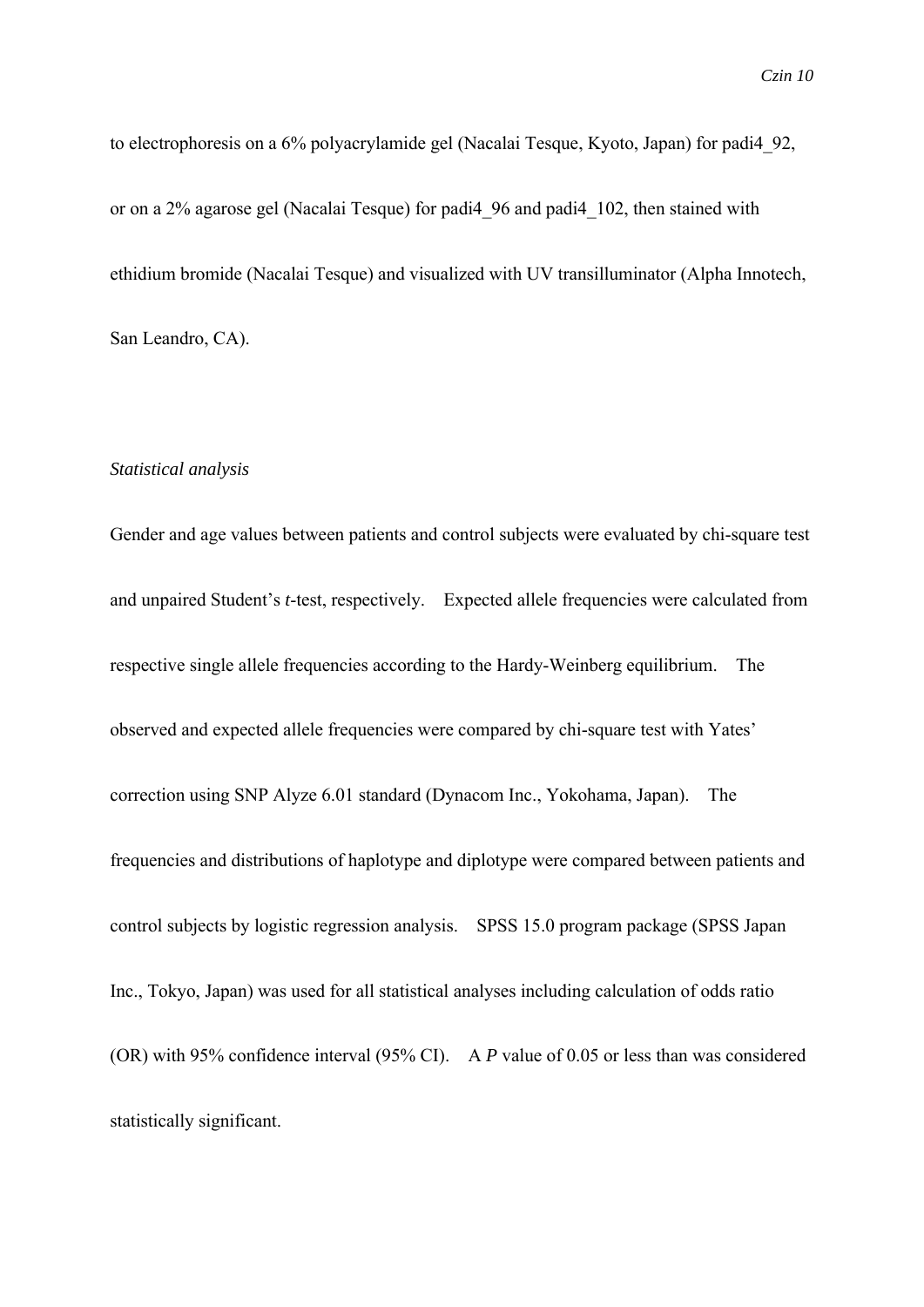### **Results and Discussion**

The distributions of genotypes of each SNP on *PADI4* in each group corresponded to the Hardy-Weinberg equilibrium (Data not shown). We identified 7 haplotypes composed of 3 SNPs among the subjects in this study (Tables 2 and 3). However, the rare frequent haplotypes, Hap 5, Hap 6, and Hap 7, were excluded in Tables 2 and 3. The frequencies and distributions of haplotypes in our study population corresponded to that in previous studies on association with RA in other Japanese populations (10,20). These results imply that the population studied had a homogeneous genetic background.

 The frequency of haplotype 1 was significantly decreased in patients with UC, compared to that in control subjects ( $P = 0.037$ ; OR = 0.702) (Table 2). While, the frequency of haplotype 2 was significantly increased in patients with UC, compared to that in control subjects  $(P = 0.003; \text{ OR } = 1.722)$  (Table 2). However, there were no differences in the frequency of haplotypes between patients with CD and control subjects (Tables 3).

With regard to genotype, referred to as diplotype, of *PADI4*, 12 diplotypes composed of 7 haplotypes were identified (Tables 4 and 5). However, the rare frequent diplotypes, Hap 2/Hap 6, Hap 3/Hap 3, Hap 3/Hap 3, Hap 3/Hap 6, and Hap 4/Hap 4, were excluded in Tables 4 and 5. Of a total of 114 patients with UC, 15 (13.2%) had a diplotype homozygous for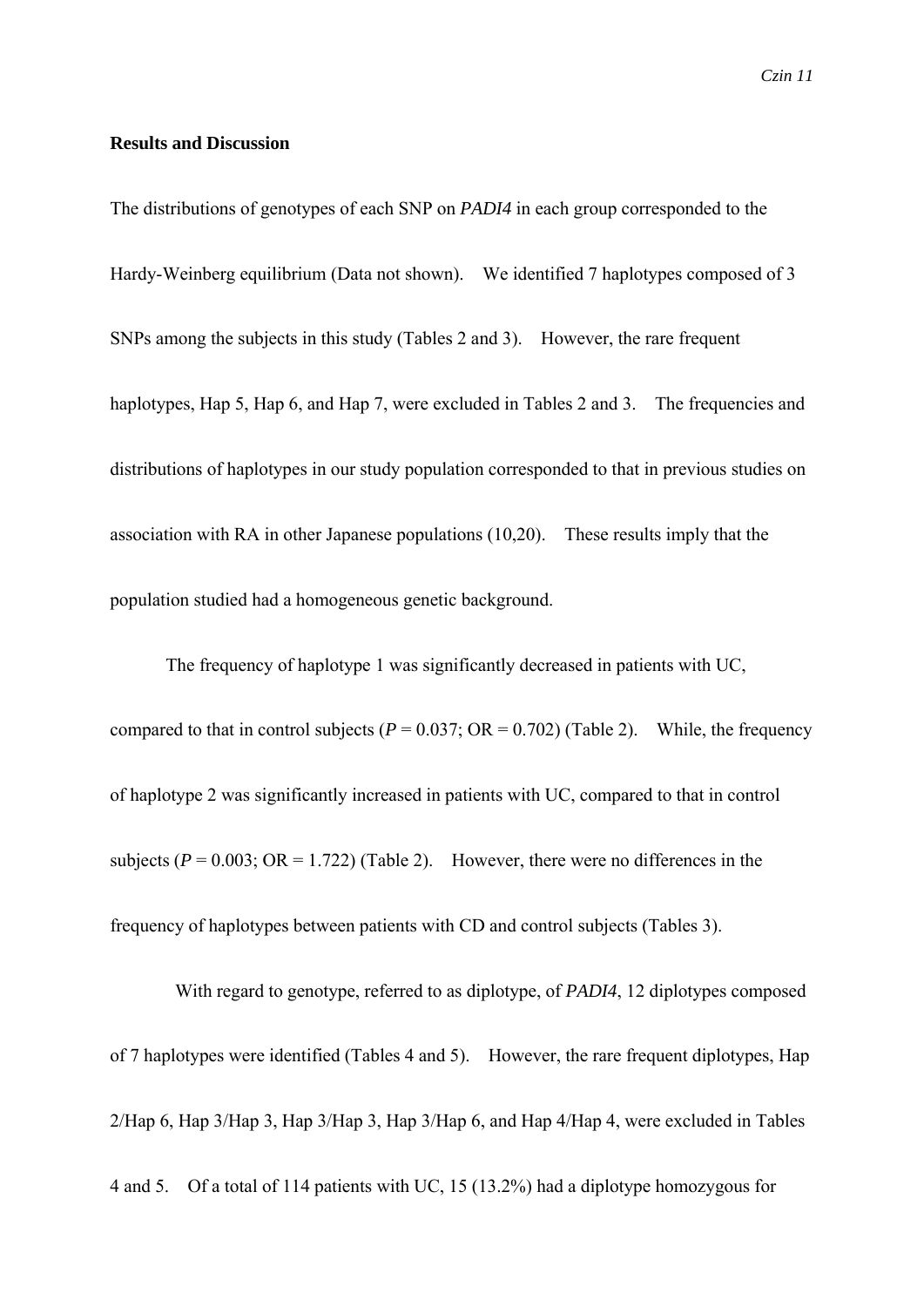haplotype 2 (Hap 2/2 in Table 4), the frequency being significantly higher than in control subjects  $(9/200, 4.5\%; P = 0.008, OR = 3.215)$  (Table 4). In contrast, although statistical analysis did not show to be significant, it was a tendency that the frequency of UC patients possessing haplotype 1 homozygosity (Hap 1/1 in Table 4) was lower than that of control subjects  $(34/114, 29.8\% \text{ vs. } 81/200, 40.5\% \text{ ; } P = 0.060, \text{ OR} = 0.624$ )(Table 4). Thus, this is the first report on the association of *PADI4* haplotypes as well as diplotypes with IBD.

Moreover, the frequency of another diplotype heterozygous for haplotype 1 and haplotype 4 (Hap  $1/4$  in Table 5) in CD was significantly lower than that in Control (3/83, 3.6% vs. 23/200, 11.5%; *P* = 0.048, OR = 0.289) (Table 5). With respect to CD, it remains to be confirmed why the diplotype, Hap 1/Hap 4 is associated with non-susceptibility to CD. It is one of the possibilities that these CD patients might become complicated by UC in the future, since pathoetiology of certain CD patients would be closely similar to that of UC patients in spite of unknown molecular mechanisms (21).

Again, we analyzed the distributions of haplotypes and diplotypes of *PADI4* among UC and CD subgroups (Tables 6 and 7). There were no significant differences in frequencies of the haplotypes and diplotypes among the subgroups of each IBD subtype.

PDAI enzymes post-translationally catalyze the conversion of arginine residues into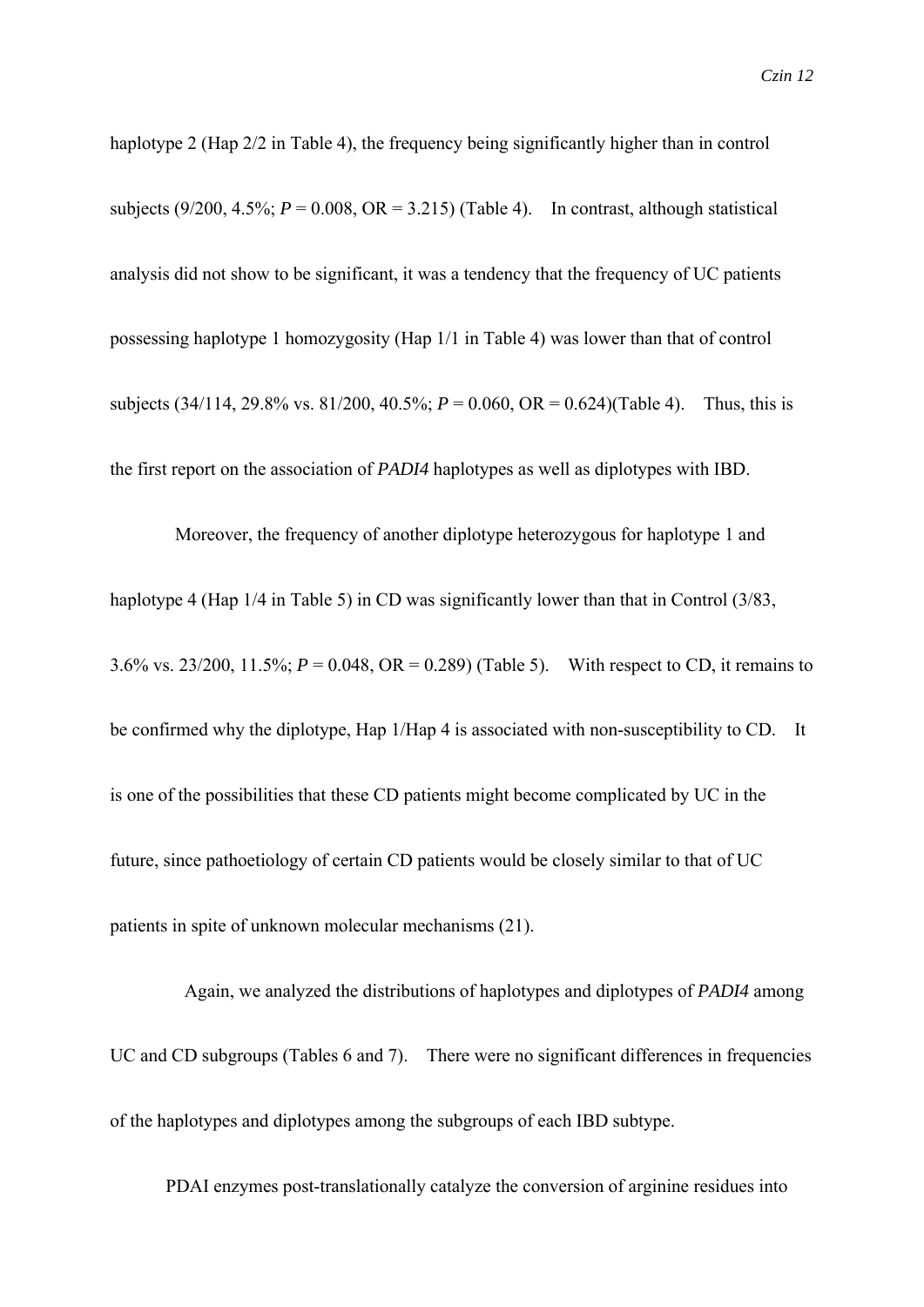citrulline (22). Citrullinated epitopes are involved in a peptide linkage and are the most specific targets of RA-related autoantibodies (23-25). In fact, anti-cyclic citrullinated peptides (anti-CCPs) antibody has been specifically observed in the sera of RA patients and their presence is a useful diagnostic marker for RA (26). Suzuki and colleagues have identified that a haplotype (haplotype 2) of *PADI4* on IBD locus at 1p36 was closely associated with susceptibility to RA (10). *PADI4* mRNA from the susceptible haplotype 2 was significantly more stable than that from non-susceptible alleles (10), linking to more enhanced production of the citrullinated peptides including CCPs. With respect to a possible mechanism for the extra cellular immune sampling for PADIs of a cytoplasmic enzymatic activity, Ireland *et al.* demonstrated that when mice were immunized with hen egg-white lysozyme (HEL), a unique cohort of T cells selectively responded to its citrullinated epitopes. That is, dendritic cells and macrophages sampled the extra cellular antigen (HEL), presented the citrullinated ones of HEL bound to the MHC molecule and stimulated modification-specific T cells (27). Thus, the citrullinated proteins are antigenic and presentation of the citrullinated peptides-MHC complex is a feature of immune response to the protein antigens. It has been reported that PDAIs are exclusively expressed in synovial

tissues, neutrophils and mononuclear cells infiltrating into arthritic joints, where the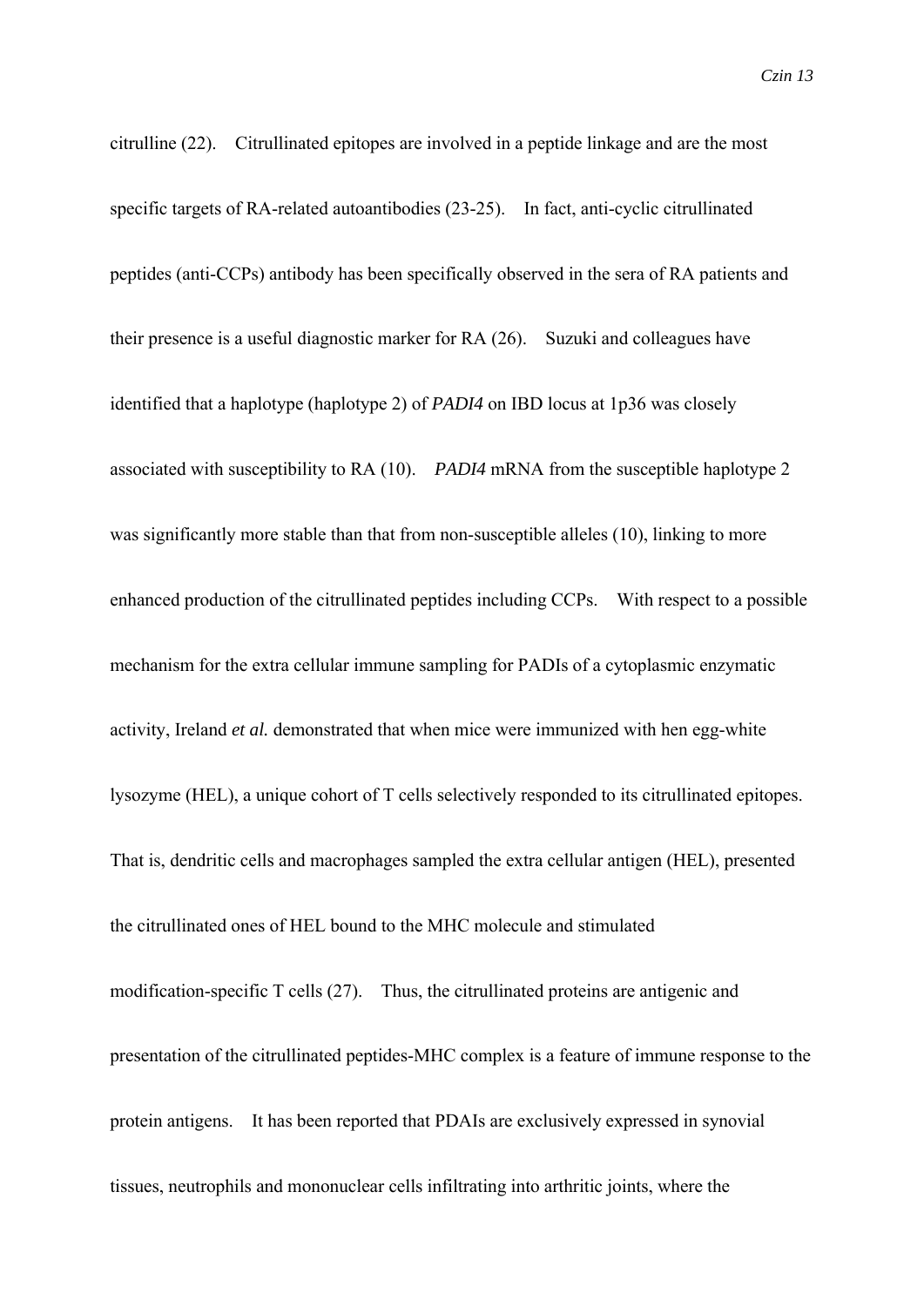citrullinated peptides can be overproduced, especially in the subjects with haplotype 2 of *PADI4* (25, 29), and, then processed into the CCP-MHC complex in such antigen-presenting cells and may serve as autoanti-antigens. Although serologic examinations including anti-CCPs antibody and anti-neutrophil cytoplasmic antibody (ANCA) were not performed in this study and ANCA antibody is associated with UC (30), there are no reports on a correlation between circulating anti-CCPs antibody and IBD. Furthermore, it is well known that autoimmune phenomena are involved in the pathogenesis of IBD (1,2,31). For example, serum and mucosal autoantibodies against intestinal epithelial cells, human tropomyosin fraction V, and human neutrophil cytoplasm are present in UC (30, 31); this implies that *PADI4* haplotypes may be associated with the onset and/or development of UC through an autoimmune reaction against citrullinated self-peptides.

The present study has several limitations. Enzyme activities of PADI4 and other PADI4 isoforms, serologic examinations including anti-CCPs and ANCA antibodies, and polymorphisms of other PADI4 isoforms should be elucidated. The number of subjects was relatively small. Therefore, the association observed here needs to be confirmed in a larger sample of Japanese patients, as well as in other populations. With regard to other populations, Asian studies in Japan and Korea (10,20,32) have shown a close correlation between the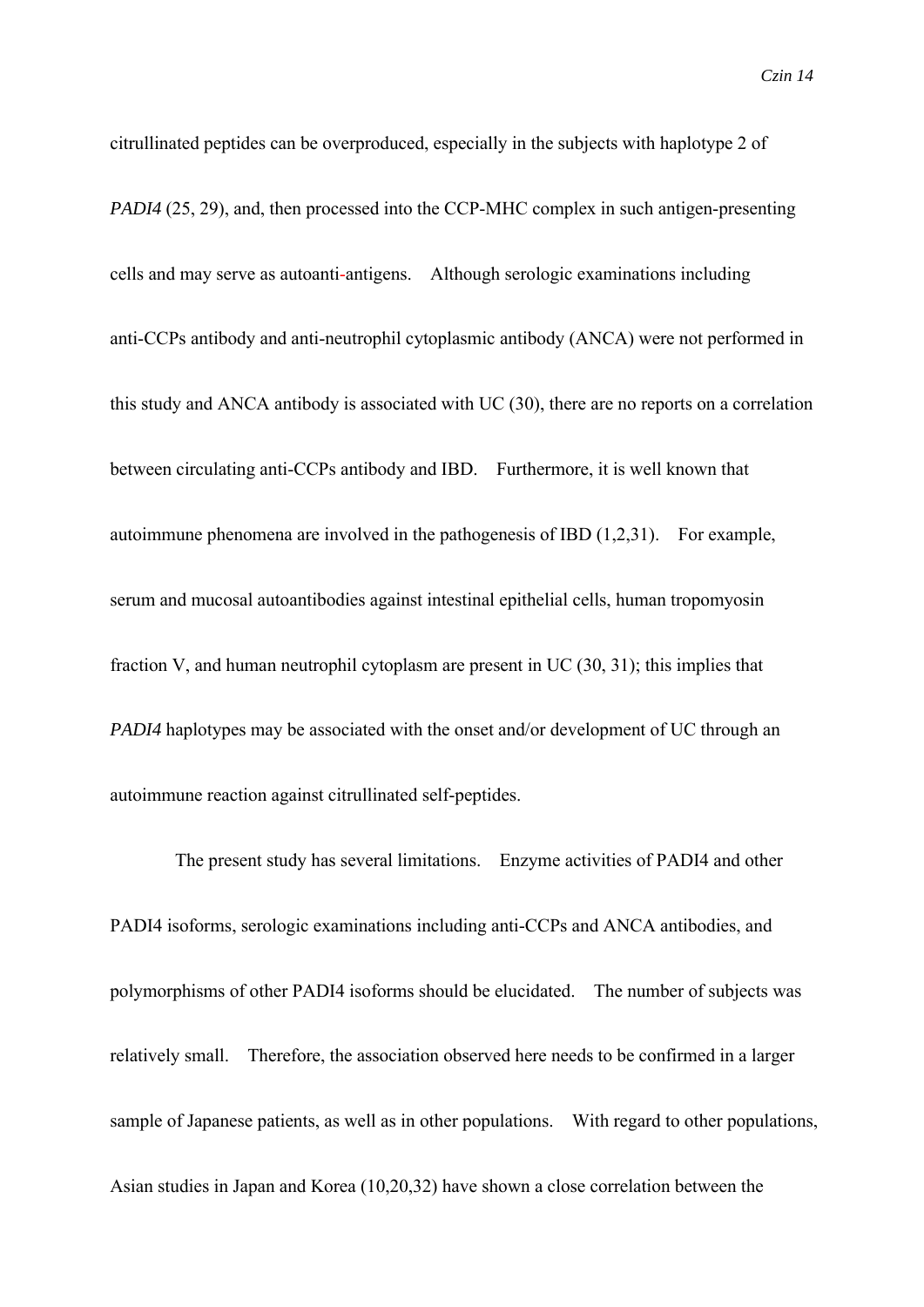*PADI4* haplotypes and RA, but not in Caucasian RA patients (33-35). Inversely, mutations of the caspase activating recruitment domain 15/nucleotide oligomerization domain 2 gene *(CARD15/NOD2)* at 16q12 (IBD1 locus) were associated with Crohn's disease in the Caucasian, but not in the Japanese (36-39). These findings may be due to different genetic background between the races. Even if there is a difference in the molecular mechanism of the pathogenesis of UC between Caucasian and Japanese patients, our results suggest that *PADI4* may be one of genetic determinants of UC in the Japanese population, or that another new UC-determinant gene except *PADI4* may exist near the *PADI4* locus at 1p36 (IBD7 locus).

### **Acknowledgements**

We are grateful to physicians, patients, and volunteers for participating in this study.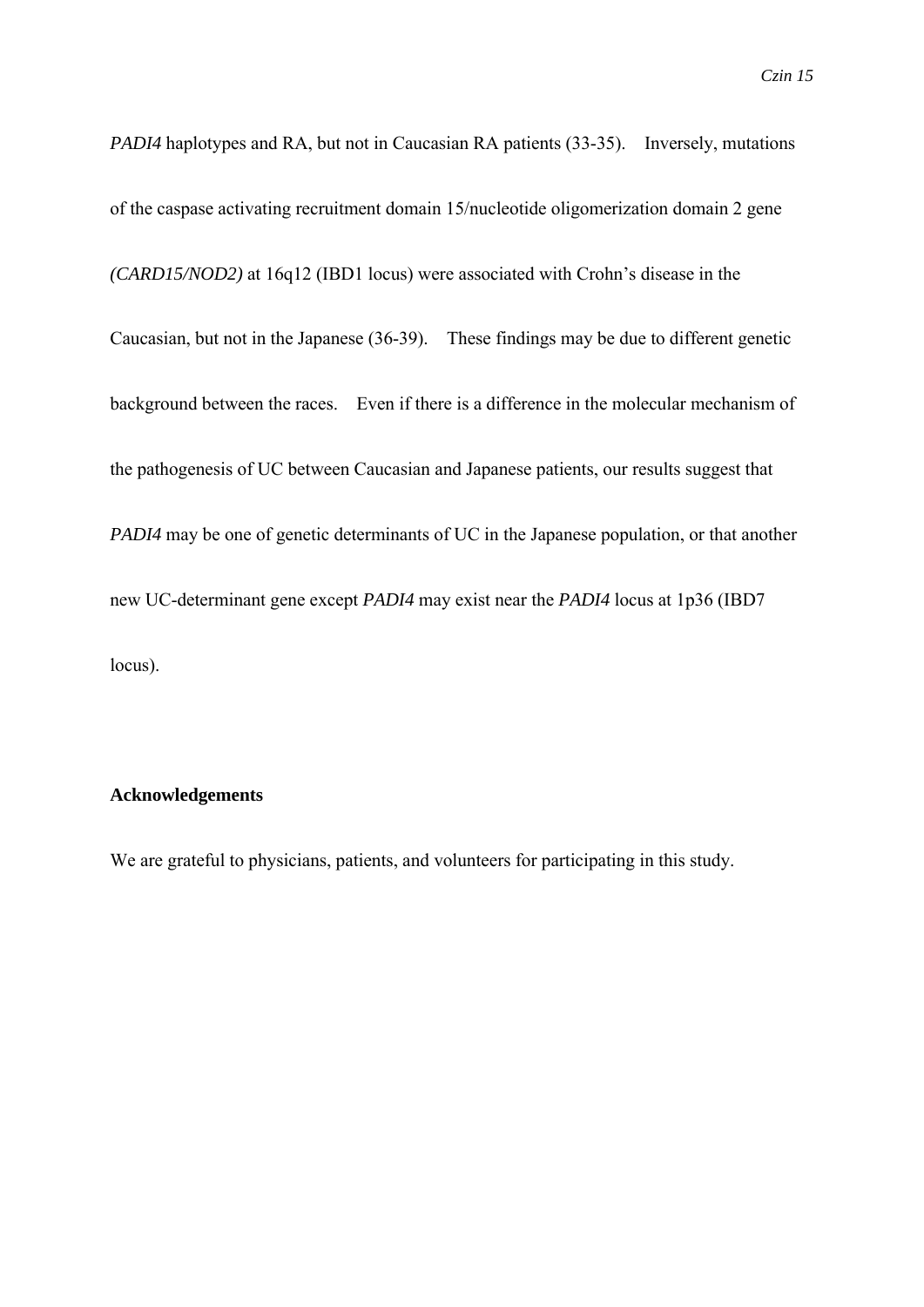### **References**

- 1. Fiocchi C, Inflammatory bowel disease: etiology and pathogenesis, Gastroenterol. 115 (1998) 182-205.
- 2. Farrell RJ, Peppercorn MA, Ulcerative colitis, Lancet. 359 (2002) 331-340.
- 3. Cho JH, Nicolae DL, Ramos R, Fields CT, Rabenau K, Corradino S, Brant SR,

Espinosa R, LeBeau M, Hanauer SB, Bodzin J, Bonen DK, Linkage and linkage disequilibrium in chromosome band 1p36 in American Chaldeans with inflammatory bowel disease, Hum Mol Genet. 9 (2000) 1425-1432.

- 4. Taylor KD, Yang H, Rotter JI, Inflammatory bowel disease, II, Gene mapping, Mol Genet Metab. 74 (2001) 22-44.
- 5. Mizoguchi A, Mizoguchi E, Bhan AK, Immune networks in animal models of inflammatory bowel disease, Inflamm Bowel Dis. 9 (2003) 246-259.
- 6. Yang H, Taylor KD, Rotter JI, Inflammatory bowel disease, I, Genetic epidemiology, Mol Genet Metab. 74 (2001) 1-21.
- 7. Watts DA, Satsangi J, The genetic jigsaw of inflammatory bowel disease, Gut. 50 Suppl 3 (2002) iii31-iii36.
- 8. Bonen DK, Cho JH, The Genetics of Inflammatory Bowel Disease, Gastroenterol. 124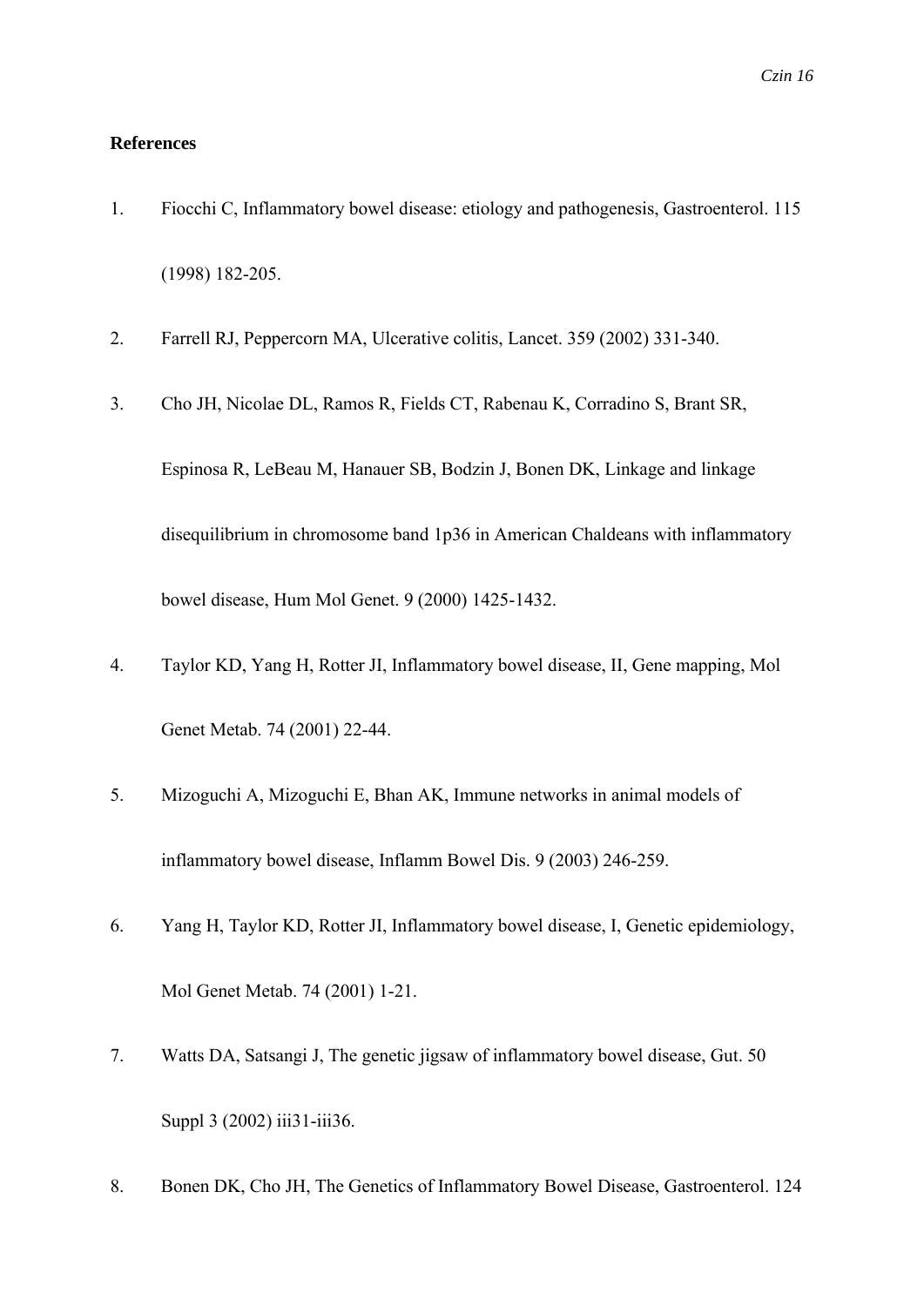(2003) 521-536.

- 9. Ahmad T, Tamboli CP, Jewell D, Colombel JF, Clinical relevance of advances in genetics and pharmacogenetics of IBD, Gastroenterol. 126 (2004) 1533-1549.
- 10. Suzuki A, Yamada R, Chang X, Tokuhiro S, Sawada T, Suzuki M, Nagasaki M, Nakayama-Hamada M, Kawaida R, Ono M, Ohtsuki M, Furukawa H, Yoshino S, Yukioka M, Tohma S, Matsubara T, Wakitani S, Teshima R, Nishioka Y, Sekine A, Iida A, Takahashi A, Tsunoda T, Nakamura Y, Yamamoto K, Functional haplotypes of *PADI4*, encoding citrullinating enzyme peptidylarginine deiminase 4, are associated with rheumatoid arthritis, Nat Genet. 34 (2003) 395-402.
- 11. Gran JT, Husby G, Joint manifestations in gastrointestinal diseases. 1. Pathophysiological aspects, ulcerative colitis and Crohn's disease, Dig Dis. 10 (1992) 274-294.
- 12. Asada Y, Isomoto H, Shikuwa S, Wen CY, Fukuda E, Miyazato M, Okamoto K, Nakamura T, Nishiyama H, Mizuta Y, Migita K, Ito M, Kohno S, Development of ulcerative colitis during the course of rheumatoid arthritis: Association with selective IgA deficiency, World J Gastroenterol. 12 (2006) 5240-5243.
- 13. Lennard-Jones JE, Classification of inflammatory bowel disease, Scand J Gastroenterol.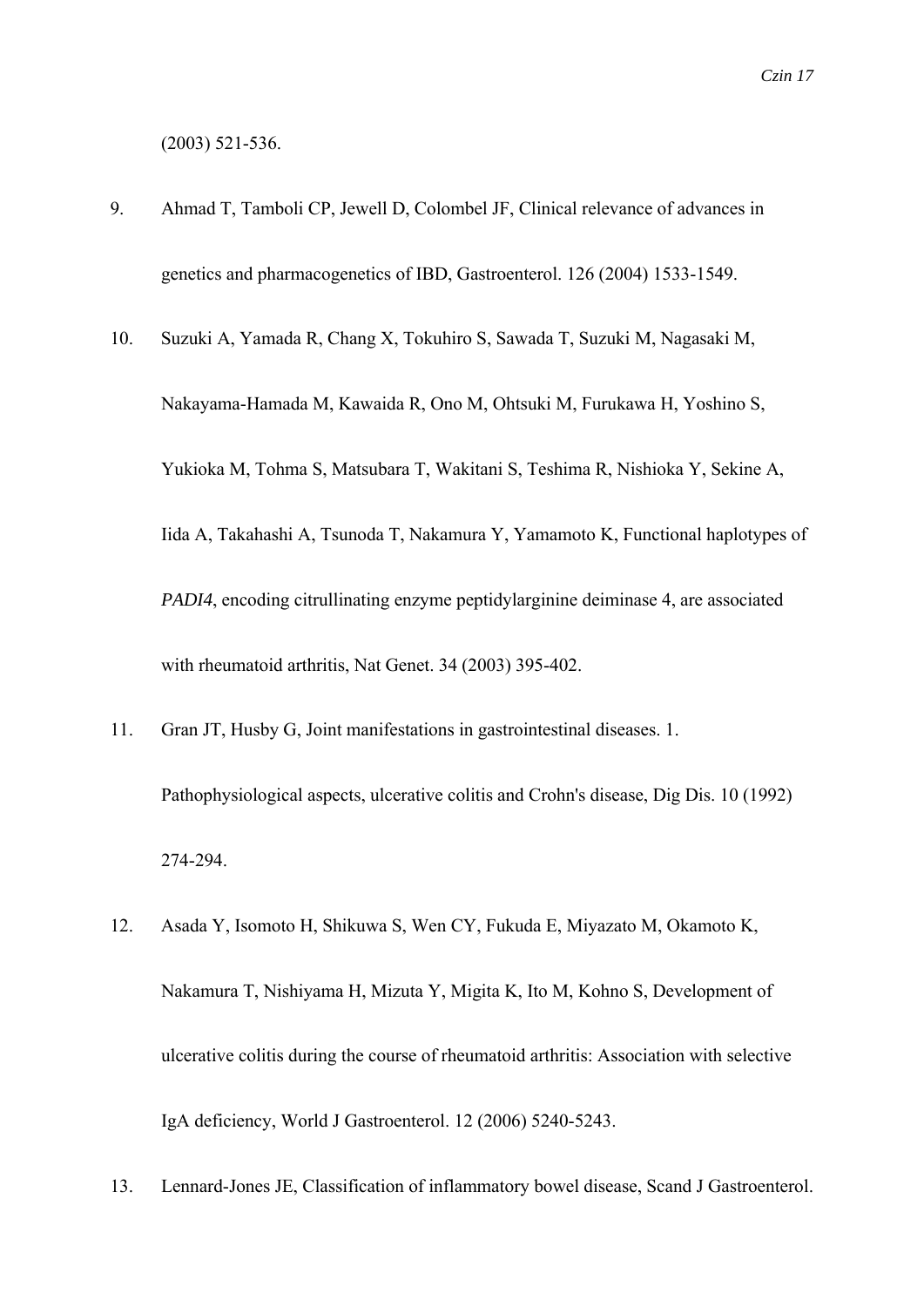Suppl 170 (1989) 2-6.

- 14. Podolsky DK, Inflammatory bowel disease (1), N Eng J Med. 325 (1991) 928-937.
- 15. Podolsky DK, Inflammatory bowel disease (2), N Eng J Med. 325 (1991) 1008-1016.
- 16. Satsangi J, Silverberg MS, Vermeire S, Colombel JF, The Montreal classification of inflammatory bowel disease: controversies, consensus, and implications, Gut. 55 (2006) 749-753.
- 17. Rachmilewitz D, Coated mesalazine (5-aminosalicylic acid) versus sulphasalazine in the treatment of active ulcerative colitis: a randomised trial, BMJ. 14 (1989) 82-86.
- 18. Best WR, Becktel JM, Singleton JW, Kern F Jr, Development of a Crohn's disease activity index. National Cooperative Crohn's Disease Study, Gastroenterology. 70 (1976) 439-444.
- 19. Caponi L, Petit-Teixeira E, Sebbag M, Bongiorni F, Moscato S, Pratesi F, Pierlot C, Osorio J, Chapuy-Regaud S, Guerrin M, Cornelis F, Serre G, Migliorini P, A family based study shows no association between rheumatoid arthritis and the *PADI4* gene in a white French population, Ann Rheum Dis. 64 (2005) 587-593.
- 20. Ikari K, Kuwahara M, Nakamura T, Momohara S, Hara M, Yamanaka H, Tomatsu T, Kamatani N, Association between *PADI4* and rheumatoid arthritis: a replication study,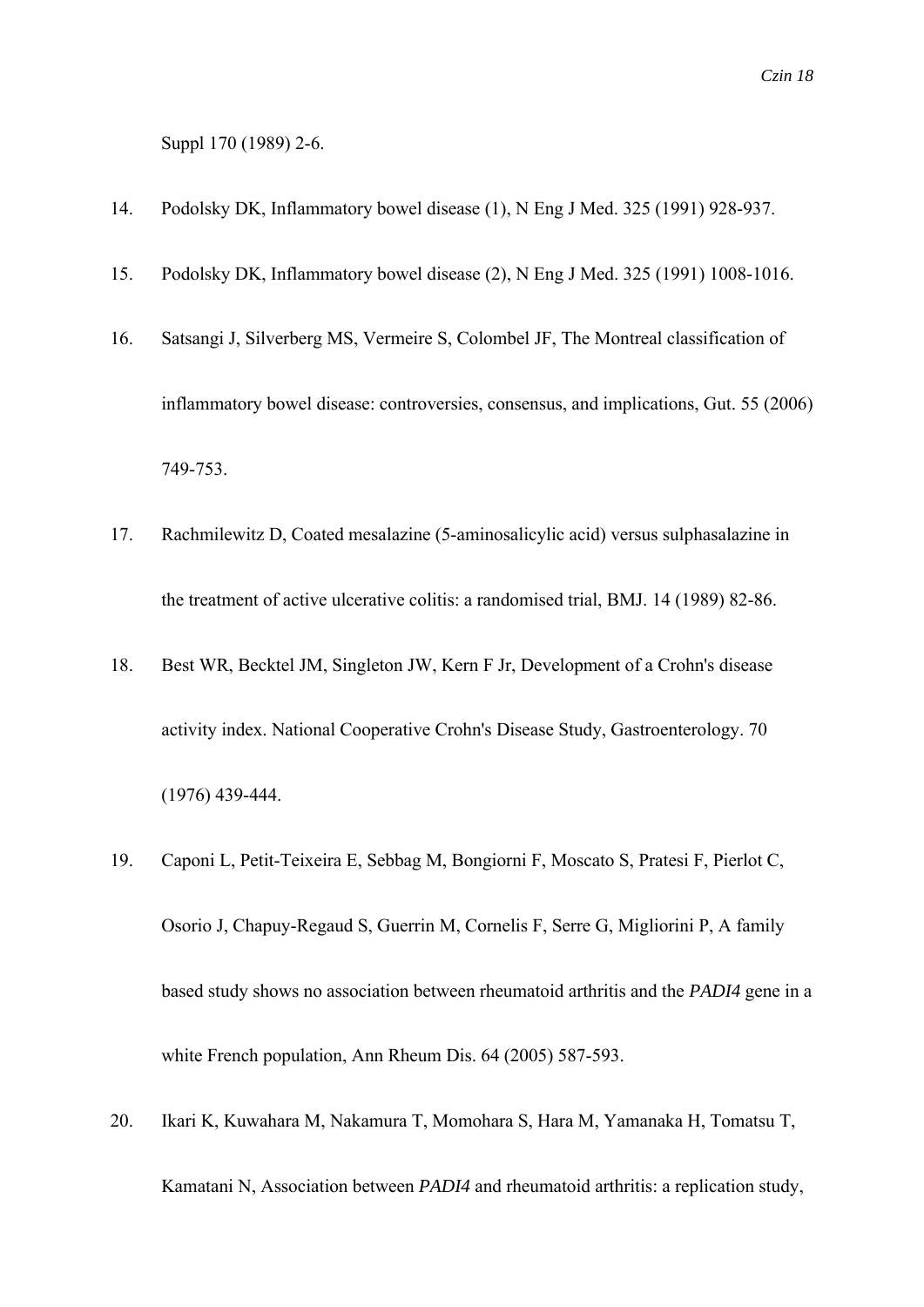Arthritis Rheum. 52 (2005) 3054-3057.

- 21. Yantiss RK, Odze RD, Diagnostic difficulties in inflammatory bowel disease pathology, Histopathology. 48 (2006):116-132.
- 22. Vossenaar ER, Zendman AJW, van Venrooij WJ, Pruijn GJM, PAD, a growing family of citrullinating enzymes: genes, features and involvement in disease, BioEssays. 25 (2003) 1106-1118.
- 23. Schellekens GA, de Jong BAW, van den Hoogen FHJ, van de Putte LBA, van Venrooij WJ, Citrulline is an essential constituent of antigenic determinants recognized by rheumatoid arthritis-specific autoantibodies, J Clin Invest. 101 (1998) 273-281.
- 24. Ménard HA, Lapointe E, Rochdi MD, Zhou ZJ, Insights into rheumatoid arthritis derived from the Sa immune system, Arthritis Res. 2000 2 (2000) 429-432.
- 25. Suzuki A, Yamada R, Ohtake-Yamanaka M, Okazaki Y, Sawada T, Yamamoto K, Anti-citrullinated collagen type I antibody is a target of autoimmunity in rheumatoid arthritis, Biochem Biophys Res Commun. 333 (2005) 418-426.
- 26. Schellekens GA, Visser H, de Jong BAW, van den Hoogen FHJ, Hazes JMW, Breedveld FC, van Venrooij WJ, The diagnostic properties of rheumatoid arthritis antibodies recognizing a cyclic citrullinated peptide, Arthritis Rheum. 43 (2000)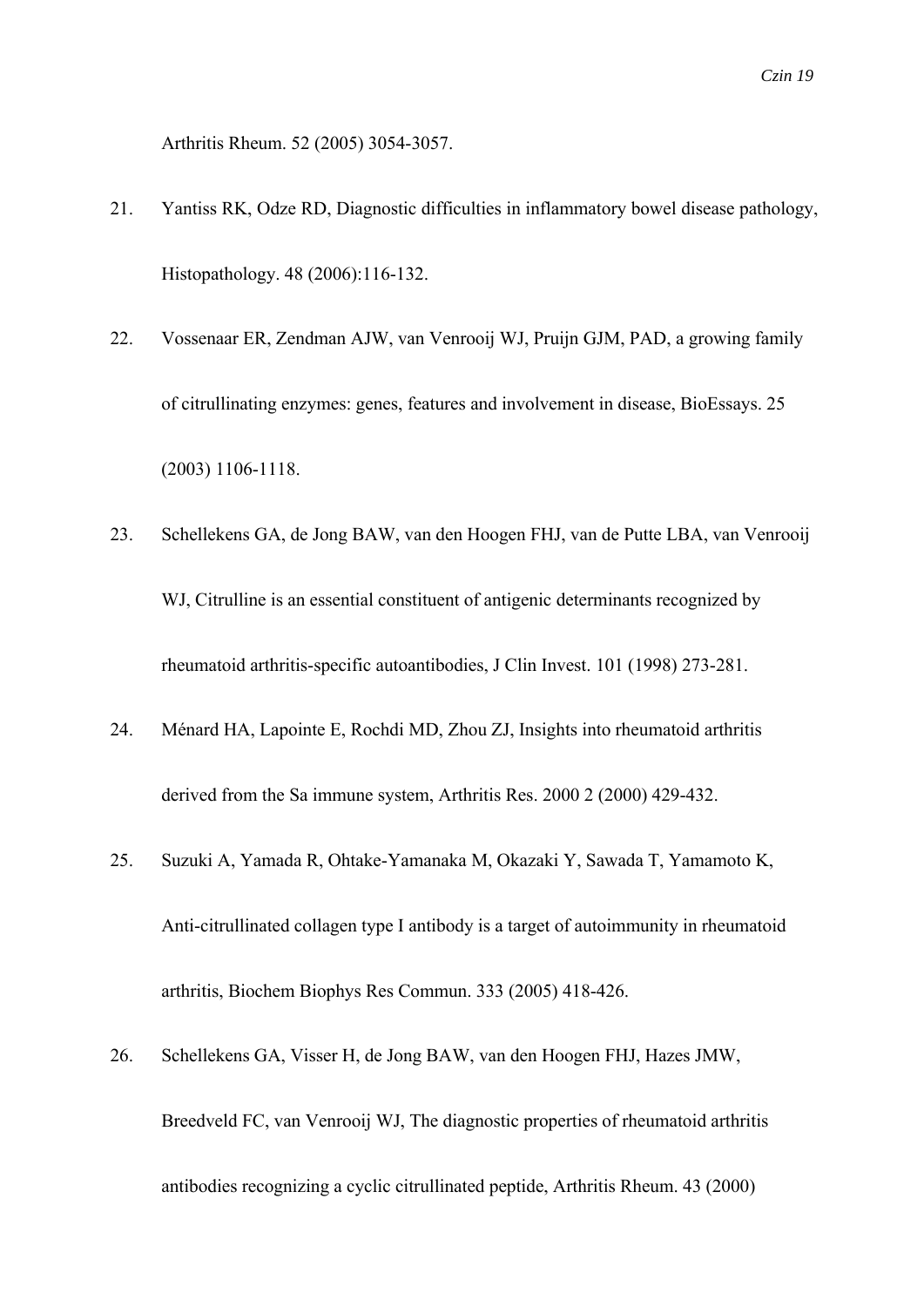155-163.

- 27. Ireland J, Herzog J, Unanue ER, Unique T cells that recognize citrullinated peptides are a feature of protein immunization, J Immunol. 177 (2006) 1421-1425.
- 28. Lundberg K, Nijenhuis S, Vossenaar ER, Palmblad K, van Venrooji WJ, Klareskog L, Zendman AJ, Harris HE, Citrullinated proteins have increased immunogenicity and arthritogenicity and their presence in arthritic joints correlates with disease severity, Arthritis Res Ther. 7 (2003) R458-R467.
- 29. Cantaert T, Coucke P, De Rycke L, Veys EM, De Keyser F, Baeten D, Functional haplotypes of PADI4: relevance for rheumatoid arthritis specific synovial intracellular citrullinated proteins and anticitrullinated protein antibodies, Ann Rheum Dis. 64 (2005) 1316-1320.
- 30. Bossuyt X, Serologic markers in inflammatory bowel disease, Clin Chem. 52 (2006) 171-181.
- 31. Wen Z, Fiocchi C, Inflammatory bowel disease: autoimmune or immune-mediated pathogenesis? Clin Dev Immunol. 11 (2004) 195-204.
- 32. Kang CP, Lee H-S, Ju H, Cho H, Kang C, Bae S-C, A functional haplotype of the *PADI4* gene associated with increased rheumatoid arthritis susceptibility in Koreans,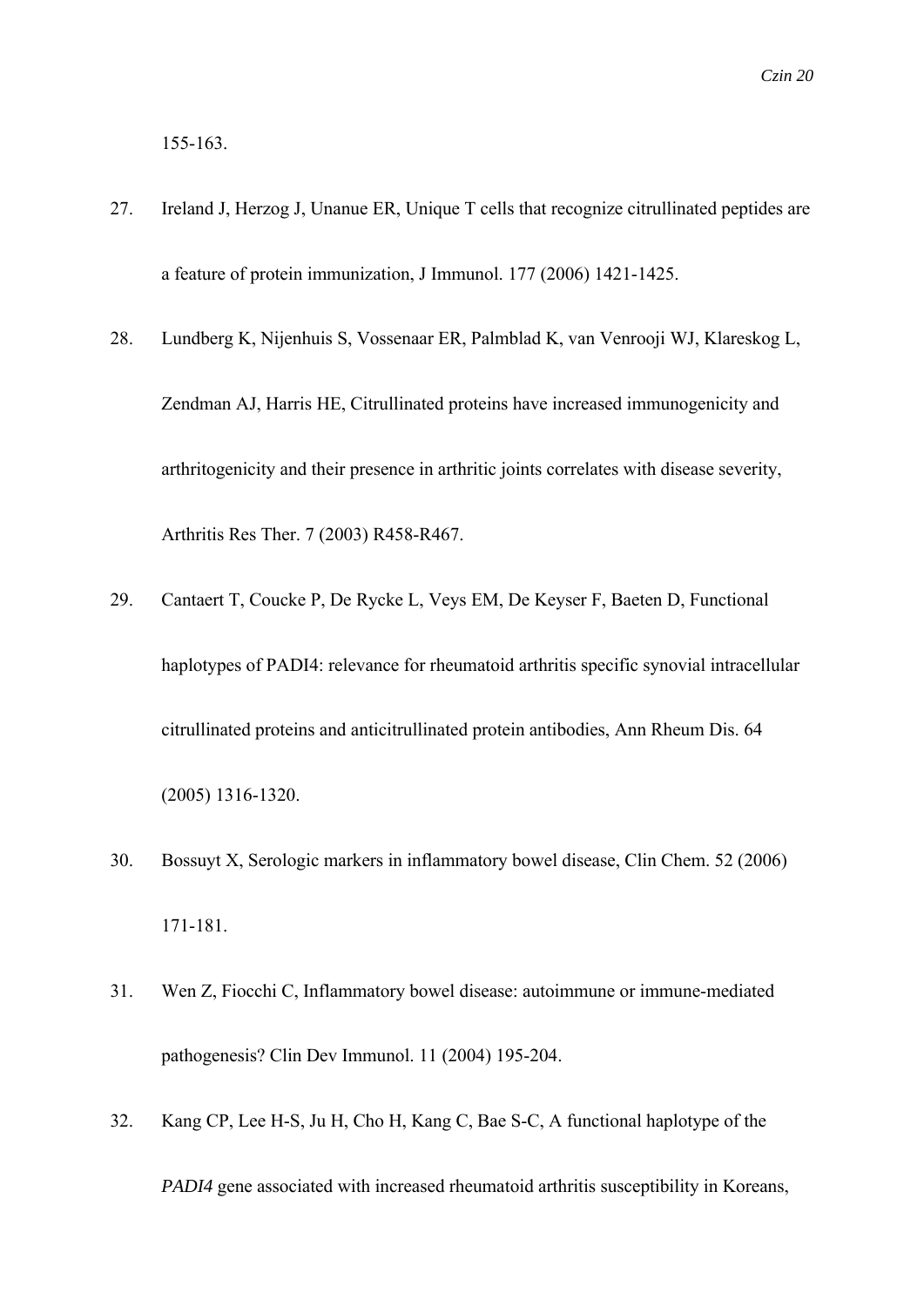Arthritis Rheum. 54 (2006) 90-96.

- 33. Barton A, Bowes J, Eyre S, Spreckley K, Hinks A, John S, Worthington J, A functional haplotype of the *PADI4* gene associated with rheumatoid arthritis in a Japanese population is not associated in a United Kingdom population, Arthritis Rheum. 50 (2004) 1117-1121.
- 34. Mori M, Yamada R, Kobayashi K, Kawaida R, Yamamoto K, Ethnic differences in allele frequency of autoimmune-disease-associated SNPs, J Hum Genet. 50 (2005) 264-266.
- 35. Martinez A, Valdivia A, Pascual-Salcedo D, Lamas JR, Fernández-Arquero M, Balsa A, Fernández-Gutiérrez B, de la Concha EG, Urcelay E, PADI4 polymorphisms are not associated with rheumatoid arthritis in the Spanish population, Rheumatol. 44 (2005) 1263-1266.
- 36. Hugot J-P, Chamaillard M, Zouali H, Lesage S, Cézard J-P, Belaiche J, Almer S, Tysk C, O'Morain CA, Gassull M, Binder V, Finkel Y, Cortot A, Modigliani R, Laurent-Puig P, Gower-Rousseau C, Macry J, Colombel J-F, Sahbatou M, Thomas G, Association of NOD2 leucine-rich repeat variants with susceptibility to Crohn's disease, Nature. 411 (2001) 599-603.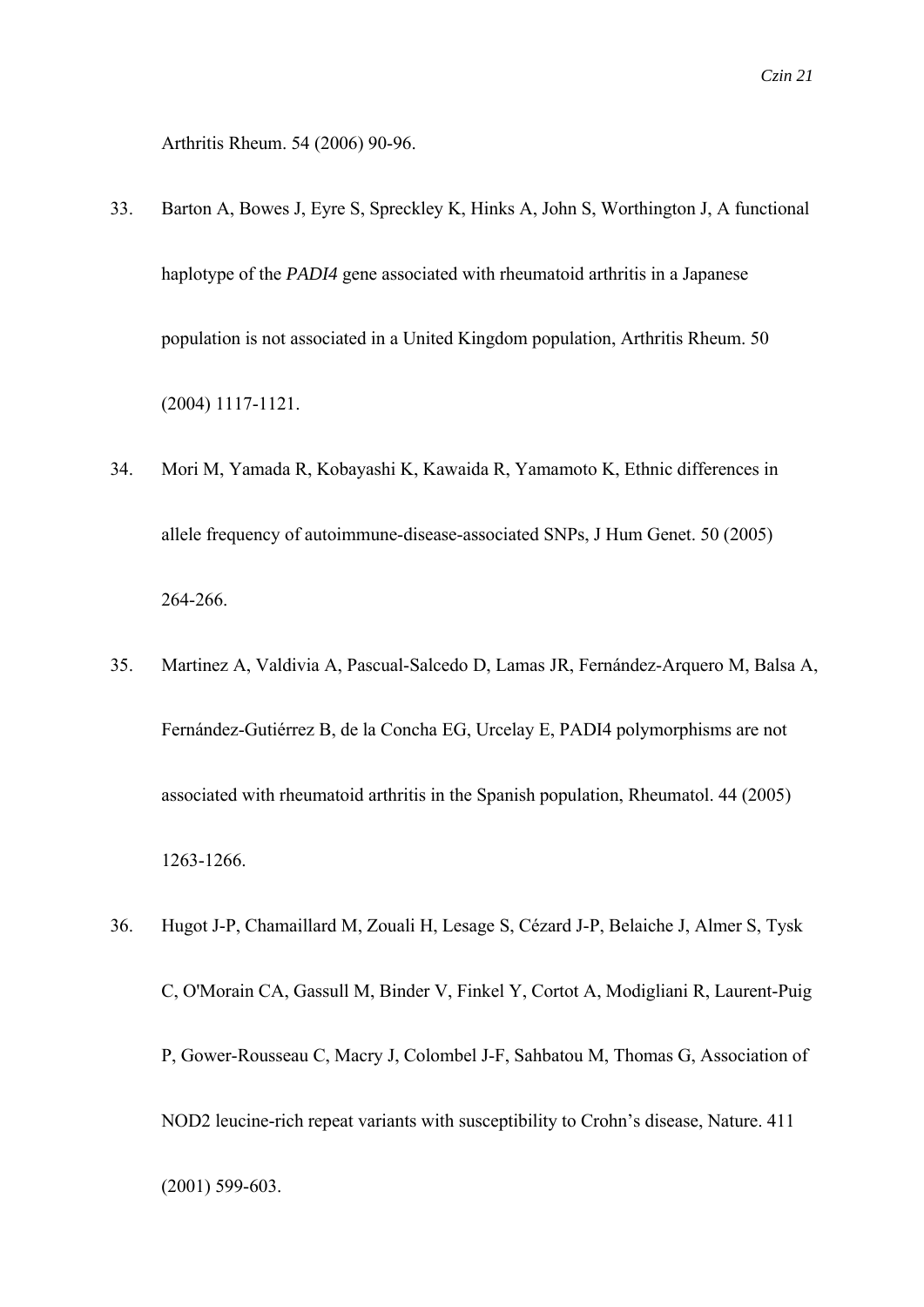- 37. Ogura Y, Bonen DK, Inohara N, Nicolae DL, Chen FF, Ramos R, Britton H, Moran T, Karaliuskas R, Duerr RH, Achkar J-P, Brant SR, Bayless TM, Kirschner BS, Hanauer SB, Nuñez G, Cho JH, A frameshift mutation in *NOD2* associated with susceptibility to Crohn's disease, Nature. 411 (2001) 603-606.
- 38. Inoue N, Tamura K, Kinouchi Y, Fukuda Y, Takahashi S, Ogura Y, Inohara N, Núñez G, Kishi Y, Koike Y, Shimosegawa T, Shimoyama T, Hibi T, Lack of common NOD2 variants in Japanese patients with Crohn's disease, Gastroenterol. 123 (2002) 86-91.
- 39. Yamazaki K, Takazoe M, Tanaka T, Kazumori T, Nakamura U, Absence of mutation in the *NOD2/CARD15* gene among 483 Japanese patients with Crohn's disease, J Hum Genet. 47 (2002) 469-472.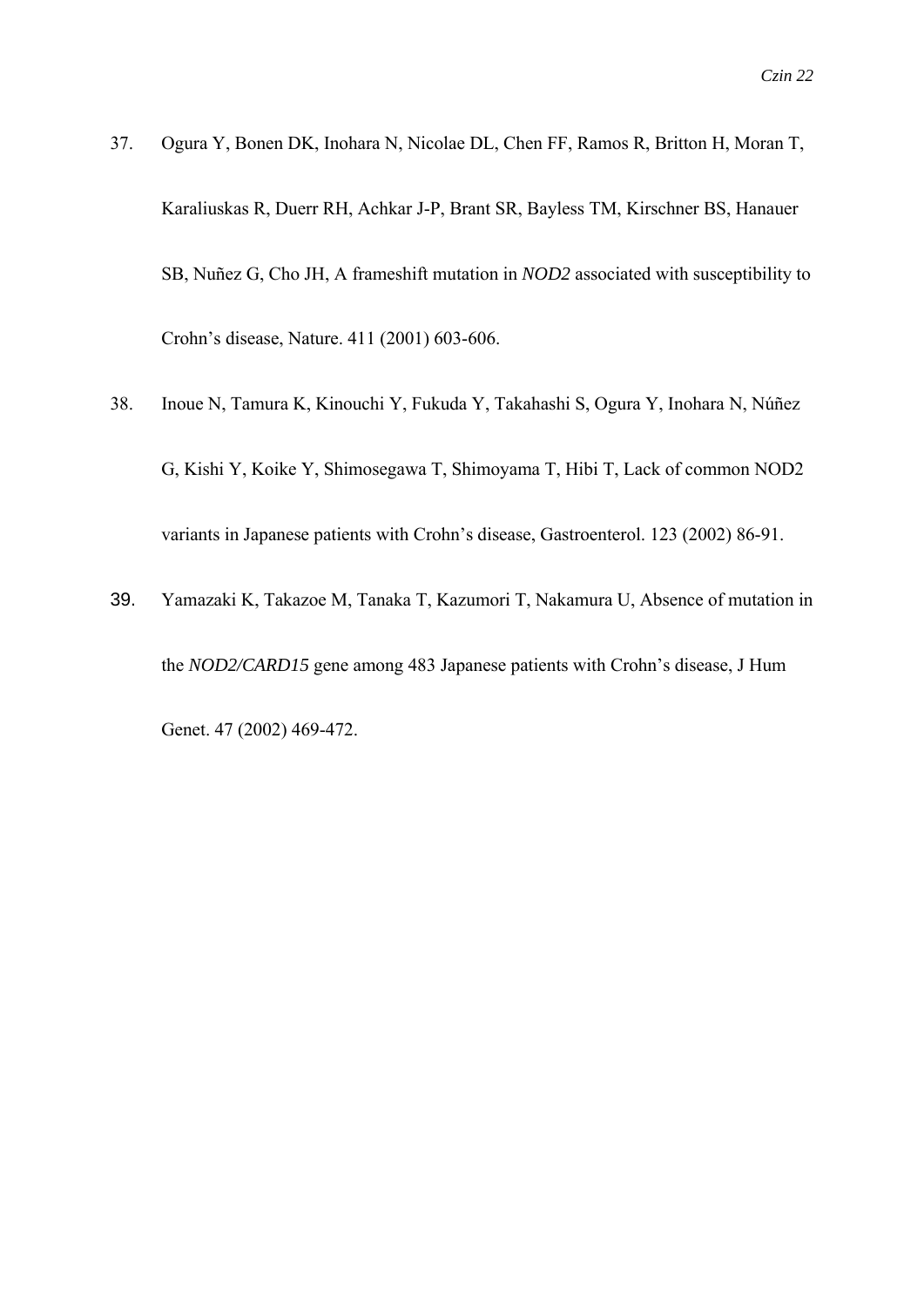# **Tables**

|                   | Patients with     | Control           |                    |
|-------------------|-------------------|-------------------|--------------------|
| Characteristics   | <b>UC</b>         | CD                |                    |
| Number            | 114               | 83                | 200                |
| Age (yrs)         | $44.2 \pm 16.7*$  | $34.3 \pm 12.5$   | $32.5 \pm 11.2$    |
| Age range (yrs)   | 14-83             | 17-75             | $20 - 60$          |
| Male/female (%)   | 59/55 (51.7/48.3) | 50/33 (60.2/39.8) | 125/75 (62.5/37.5) |
| Age at onset      |                   |                   |                    |
| $<$ 40 y          | $39**$            | 11                |                    |
| $\geq$ 40 y       | 75                | 72                |                    |
| Extent of UC      |                   |                   |                    |
| Proctitis         | 14                |                   |                    |
| Left sided UC     | 43                |                   |                    |
| Pancolitis        | 57                |                   |                    |
| Location of CD    |                   |                   |                    |
| Ileal             |                   | 16                |                    |
| Colonic           |                   | 11                |                    |
| Ileocolonic       |                   | 55                |                    |
| Upper             |                   | $1\,$             |                    |
| Disease severity  |                   |                   |                    |
| Mild              | 51                | 17                |                    |
| Moderate          | 38                | 45                |                    |
| Severe            | 21                | $\mathbf{9}$      |                    |
| Unknown           | $\overline{4}$    | 12                |                    |
| Disease activity  |                   |                   |                    |
| Active            | 63                | 54                |                    |
| Inactive          | 48                | 17                |                    |
| Unknown           | 3                 | 12                |                    |
| Behavior of CD*** |                   |                   |                    |
| Stricturing       |                   | 44                |                    |
| Penetrating       |                   | 40                |                    |
| Perianal diseases |                   | 36                |                    |

Table 1: The characteristics of subjects studied

*P*<0.01, as compared with controls\* and CD\*\*, \*\*\*, number of the affected patients.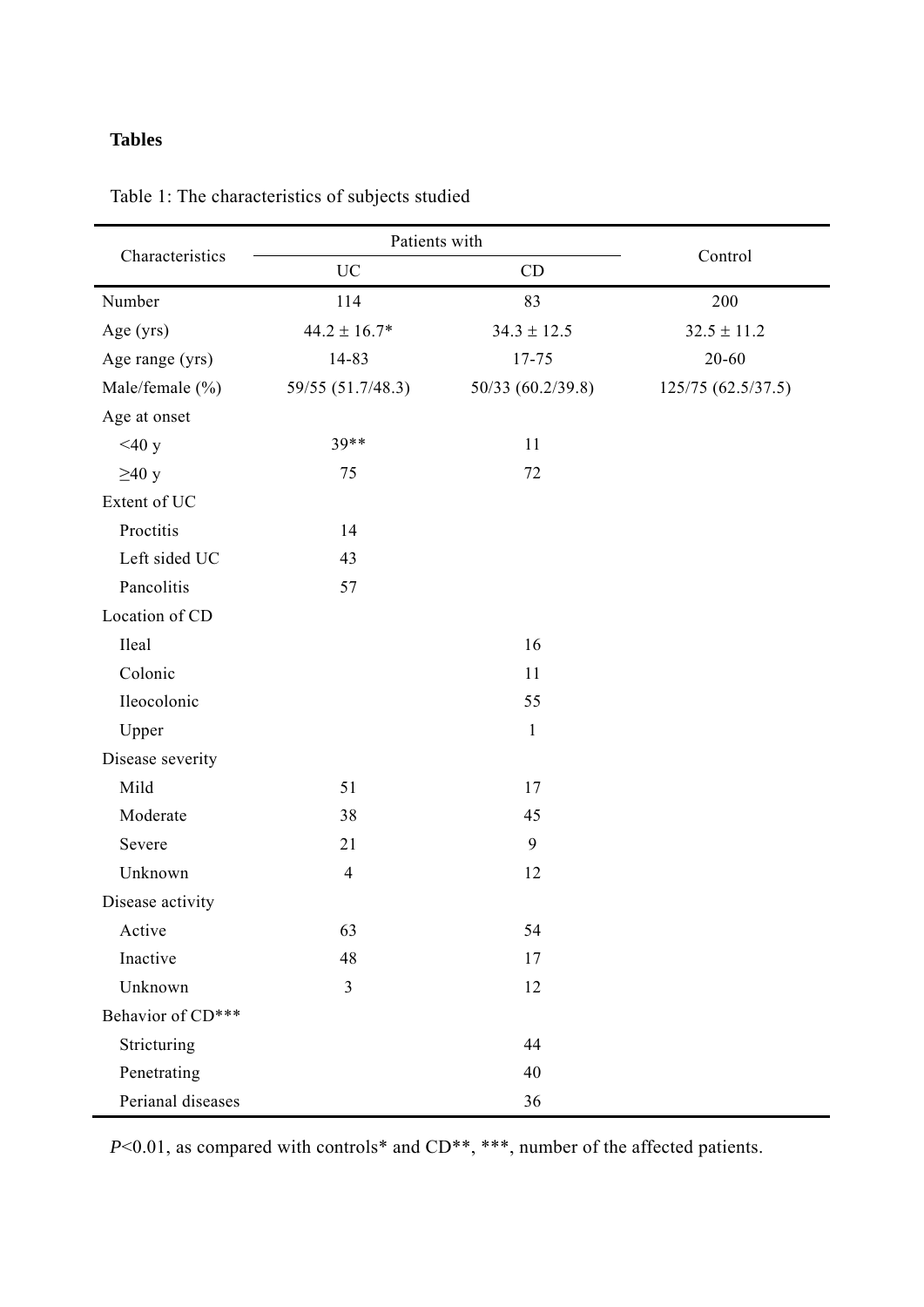| Haplotype                  |             | SNP ID (padi $4_X$ ) |               |           | Number $(\%)$ of haplotypes in* | Haplotype comparison*  |                  |
|----------------------------|-------------|----------------------|---------------|-----------|---------------------------------|------------------------|------------------|
| (Ref 10)                   | 92          | 96                   | 102           | <b>UC</b> | Control<br>OR (95%CI)           |                        | $\boldsymbol{P}$ |
| Hap 1                      | $\mathbf C$ | $\mathbf T$          | $\mathsf C$   | 126(55.3) | 255(63.8)                       | $0.702(0.504 - 0.978)$ | 0.037            |
| Hap 2                      | ${\bf G}$   | $\mathbf C$          | $\mathcal{C}$ | 76(33.3)  | 90(22.5)                        | $1.722(1.199 - 2.473)$ | 0.003            |
| Hap 3                      | $\mathbf G$ | $\mathbf C$          | $\mathbf T$   | 14(6.2)   | 22(5.5)                         | $1.124(0.563 - 2.243)$ | 0.740            |
| Hap 4                      | ${\bf G}$   | $\mathbf T$          | $\mathcal{C}$ | 11(4.8)   | 30(7.5)                         | $0.625(0.307 - 1.273)$ | 0.195            |
| Others                     |             |                      |               | 1(0.4)    | 3(0.7)                          |                        |                  |
| Total number of haplotypes |             | 228                  | 400           |           |                                 |                        |                  |

Table 2: The distributions and association of haplotypes of *PDAI4* between UC patients

\*Each haplotype was compared with other haplotypes combined by logistic regression analysis.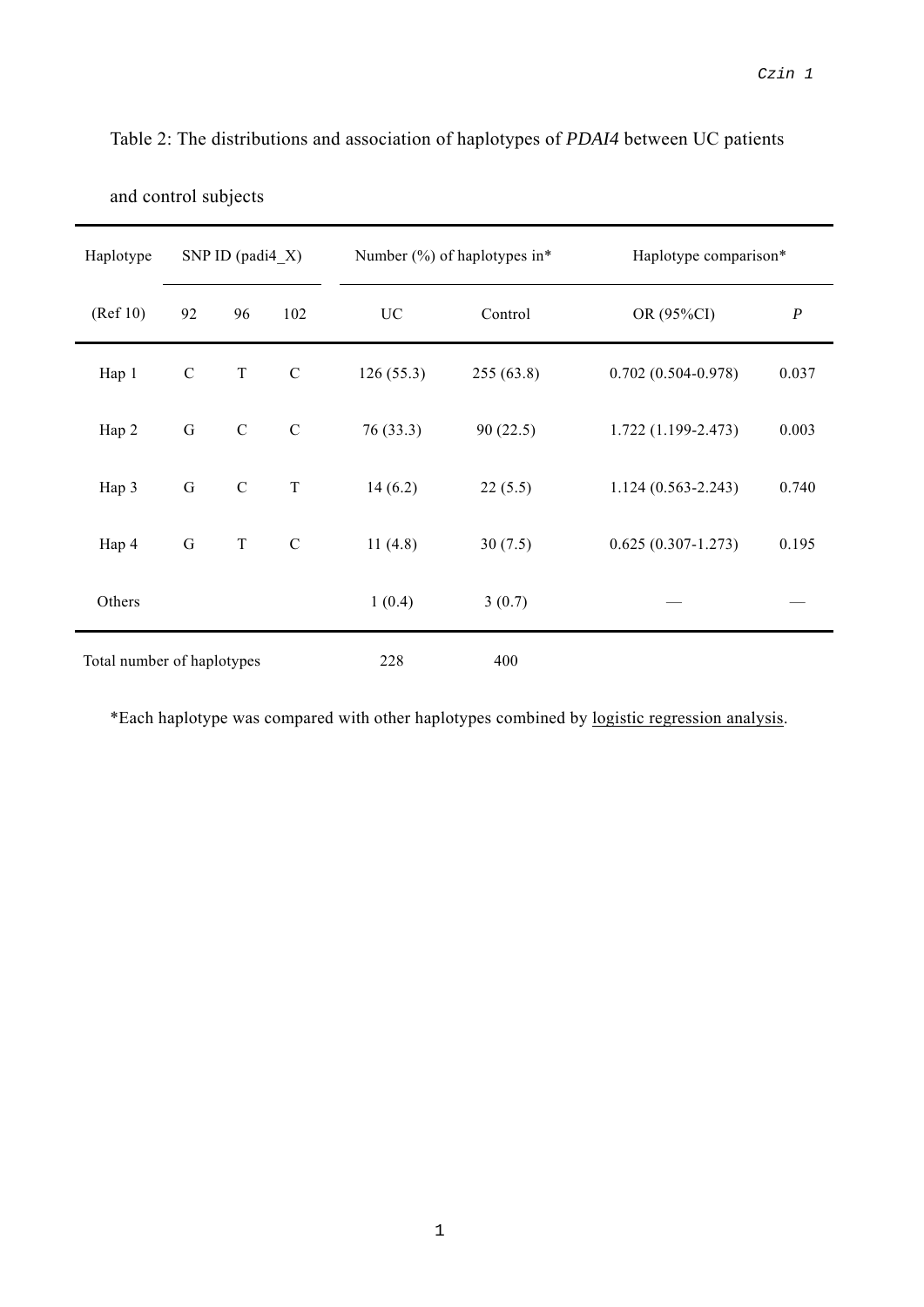| Haplotype                  |             | SNP ID (padi $4 \ X$ ) |               |           | Number $(\%)$ of haplotypes in<br>Haplotype comparison* |                        |                  |
|----------------------------|-------------|------------------------|---------------|-----------|---------------------------------------------------------|------------------------|------------------|
| (Ref 10)                   | 92          | 96                     | 102           | CD        | Control<br>OR (95% CI)                                  |                        | $\boldsymbol{P}$ |
| Hap 1                      | ${\bf C}$   | $\mathbf T$            | $\mathcal{C}$ | 100(60.3) | 255(63.8)                                               | $0.862(0.594 - 1.249)$ | 0.432            |
| Hap 2                      | G           | $\mathbf C$            | $\mathcal{C}$ | 47(28.3)  | 90(22.5)                                                | $1.360(0.594 - 1.249)$ | 0.142            |
| Hap 3                      | $\mathbf G$ | $\mathcal{C}$          | $\mathbf T$   | 10(6.0)   | 22(5.5)                                                 | $1.101(0.510-2.380)$   | 0.806            |
| Hap 4                      | $\mathbf G$ | $\mathbf T$            | $\mathcal{C}$ | 8(4.8)    | 30(7.5)                                                 | $0.624(0.280-1.392)$   | 0.250            |
| Others                     |             |                        |               | 1(0.6)    | 3(0.7)                                                  |                        |                  |
| Total number of haplotypes |             | 166                    | 400           |           |                                                         |                        |                  |

Table 3: The distributions and association of haplotypes of *PDAI4* between CD patients

\*Each haplotype was compared with other haplotypes combined by logistic regression analysis.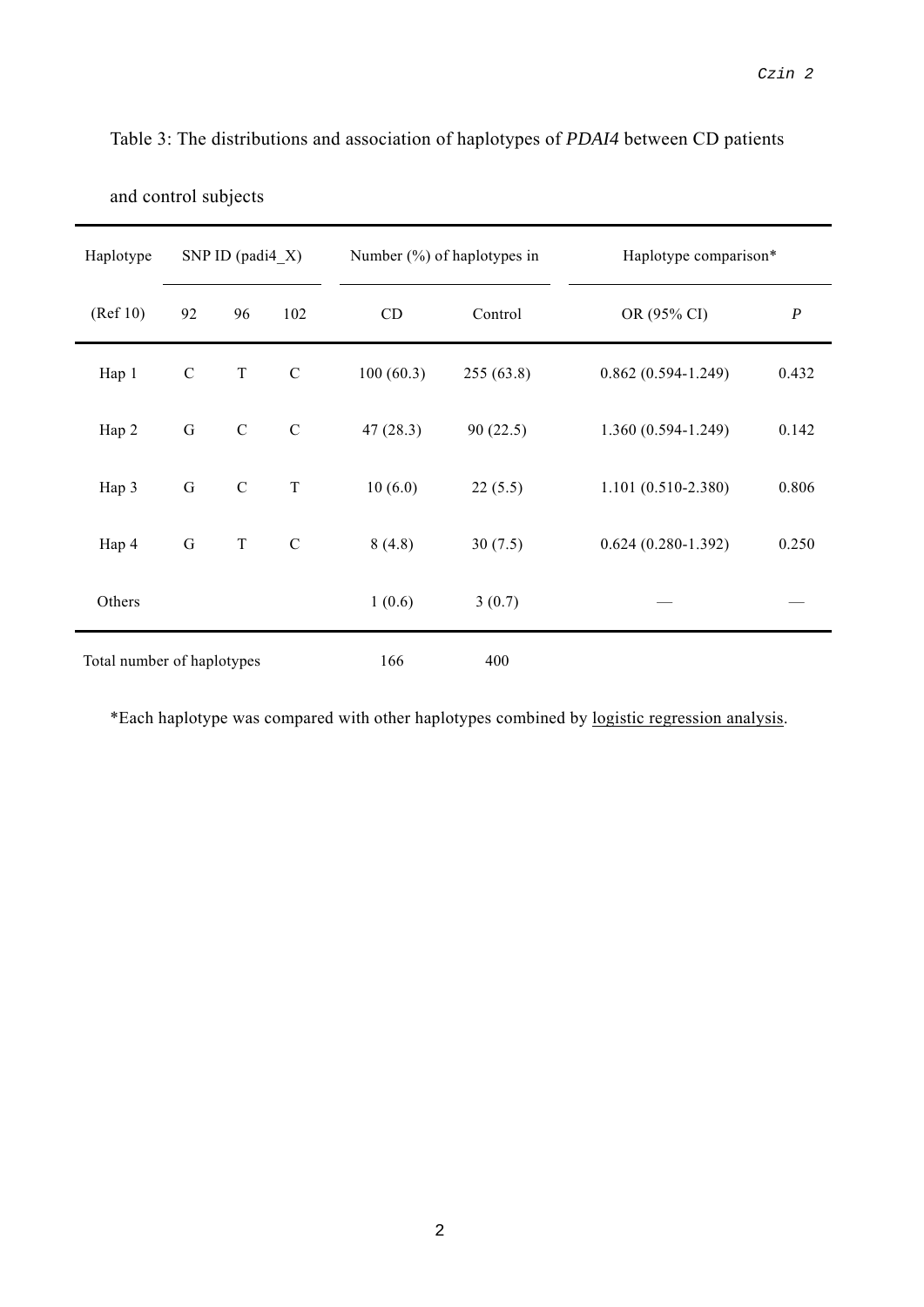|              |             | Number (%) of diplotypes in | diplotype comparison*  |                  |  |
|--------------|-------------|-----------------------------|------------------------|------------------|--|
| Diplotype    | <b>UC</b>   | Control                     | OR (95% CI)            | $\boldsymbol{P}$ |  |
| Hap $1/1$    | 34(29.8)    | 81 (40.5)                   | $0.624(0.382 - 1.020)$ | 0.060            |  |
| Hap 1/2      | 41 $(36.0)$ | 57(28.5)                    | $1.409(0.863 - 2.301)$ | 0.171            |  |
| Hap 1/3      | 8(7.0)      | 13(6.5)                     | 1.086 (0.436-2.704)    | 0.860            |  |
| Hap 1/4      | 9(7.9)      | 23(11.5)                    | $0.660(0.294 - 1.479)$ | 0.313            |  |
| Hap 2/2      | 15(13.2)    | 9(4.5)                      | 3.215 (1.359-7.609)    | 0.008            |  |
| Hap 2/3      | 3(2.6)      | 7(3.5)                      | $0.745(0.189 - 2.940)$ | 0.674            |  |
| Hap 2/4      | 2(1.7)      | 5(2.5)                      | $0.696(0.133-3.649)$   | 0.669            |  |
| Others       | 2(1.7)      | 5(2.5)                      |                        |                  |  |
| Total number | 114         | 200                         |                        |                  |  |

Table 4: The distributions and association of diplotypes of *PDAI4* between UC patients

\*Each diplotype was compared with other diplotypes combined by logistic regression analysis.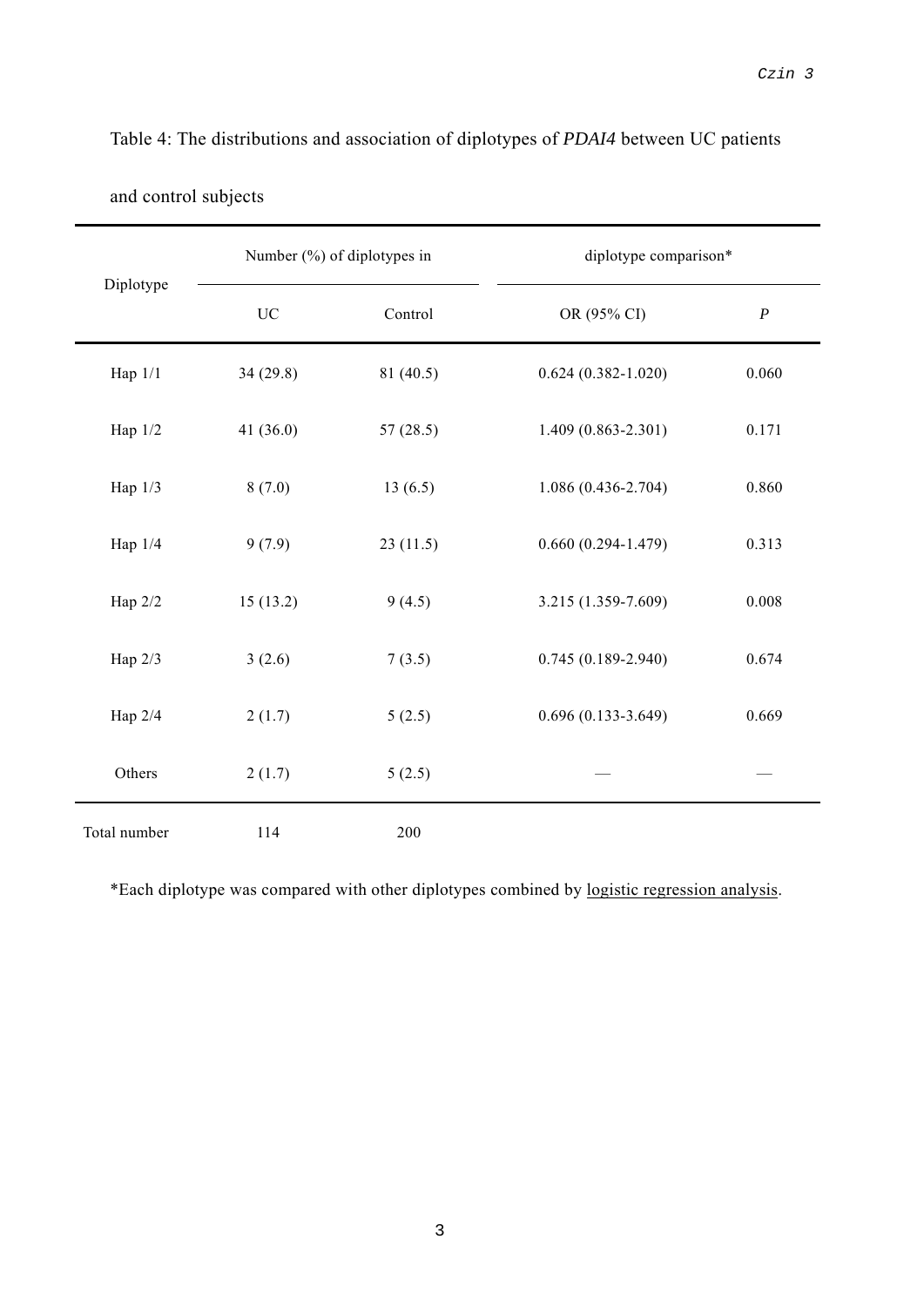|              |          | Number (%) of diplotypes in | diplotype comparison*  |                  |  |
|--------------|----------|-----------------------------|------------------------|------------------|--|
| Diplotype    | CD       | Control                     | OR (95% CI)            | $\boldsymbol{P}$ |  |
| Hap $1/1$    | 33(39.8) | 81 (40.5)                   | $0.970(0.575 - 1.635)$ | 0.908            |  |
| Hap 1/2      | 26(31.3) | 57(28.5)                    | 1.144 (0.656-1.996)    | 0.635            |  |
| Hap 1/3      | 5(6.0)   | 13(6.5)                     | $0.922(0.318 - 2.674)$ | 0.881            |  |
| Hap 1/4      | 3(3.6)   | 23(11.5)                    | $0.289(0.084 - 0.989)$ | 0.048            |  |
| Hap 2/2      | 7(8.4)   | 9(4.5)                      | 1.955 (0.703-5.436)    | 0.199            |  |
| Hap 2/3      | 4(4.8)   | 7(3.5)                      | 1.396 (0.398-4.902)    | 0.603            |  |
| Hap 2/4      | 3(3.6)   | 5(2.5)                      | $1.463(0.341 - 6.265)$ | 0.609            |  |
| Others       | 2(2.4)   | 5(2.5)                      |                        |                  |  |
| Total number | 83       | 200                         |                        |                  |  |

Table 5: The distributions and association of diplotypes of *PDAI4* between CD patients

ř.

\*Each diplotype was compared with other diplotypes combined by logistic regression analysis.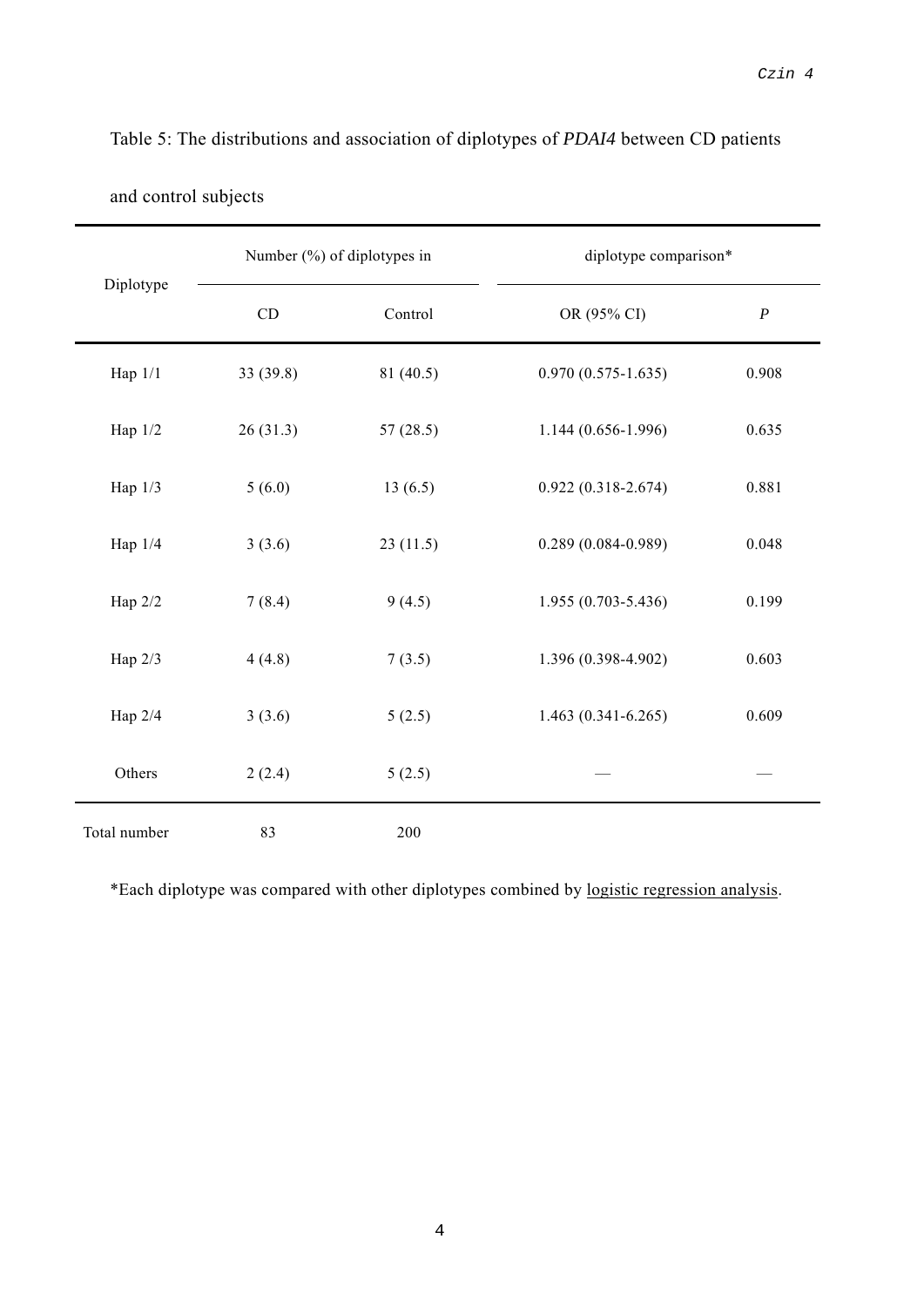Table 6: The distributions of haplotypes of *PDAI4* with respect to subtypes of UC and

|  | CD patients. |
|--|--------------|
|--|--------------|

|    |                   | Number $(\%)$ of haplotypes in |             |         |         |        |                |
|----|-------------------|--------------------------------|-------------|---------|---------|--------|----------------|
|    |                   | Hap1                           | Hap2        | Hap3    | Hap4    | Others | Total          |
|    | Extent            |                                |             |         |         |        |                |
|    | Proctitis         | 16(57.1)                       | 9(32.1)     | 2(7.1)  | 1(3.6)  | 0(0)   | 28             |
|    | Left sided UC     | 47 (54.7)                      | 30(34.9)    | 2(2.3)  | 7(8.1)  | 0(0)   | 86             |
|    | Pancolitis        | 63(55.3)                       | 37(32.5)    | 10(8.8) | 3(2.6)  | 1(0.9) | 114            |
|    | Disease severity  |                                |             |         |         |        |                |
|    | Mild              | 56 (54.9)                      | 38 (37.3)   | 4(3.9)  | 4(3.9)  | 0(0)   | 102            |
| UC | Moderate          | 39(51.3)                       | 24(31.6)    | 9(11.8) | 4(5.3)  | 0(0)   | 76             |
|    | Severe            | 24(57.1)                       | 13(31.0)    | 1(2.4)  | 3(7.1)  | 1(2.4) | 42             |
|    | Unknown           | 7(87.5)                        | 1(12.5)     | 0(0)    | 0(0)    | 0(0)   | $\,8\,$        |
|    | Disease activity  |                                |             |         |         |        |                |
|    | Active            | 70(55.6)                       | 41 $(32.5)$ | 6(4.8)  | 8(6.3)  | 1(0.8) | 126            |
|    | Inactive          | 51(53.1)                       | 34 (35.4)   | 8(8.3)  | 3(3.1)  | 0(0)   | 96             |
|    | Unknown           | 5(83.3)                        | 1(16.7)     | 0(0)    | 0(0)    | 0(0)   | 6              |
|    | Location          |                                |             |         |         |        |                |
|    | Ileal             | 17(53.1)                       | 11(34.4)    | 0(0)    | 4(12.5) | 0(0)   | 32             |
|    | Colic             | 13(59.1)                       | 7(31.8)     | 1(4.5)  | 1(4.5)  | 0(0)   | 22             |
|    | Ileocolic         | 69(62.7)                       | 29(26.4)    | 8(7.3)  | 3(2.7)  | 1(0.9) | 110            |
|    | Upper             | 1(50.0)                        | 0(0)        | 1(50.0) | 0(0)    | 0(0)   | $\overline{c}$ |
|    | Disease severity  |                                |             |         |         |        |                |
|    | Mild              | 16(47.1)                       | 13 (38.2)   | 1(2.9)  | 4(11.8) | 0(0)   | 34             |
|    | Moderate          | 54 $(60.0)$                    | 26(28.9)    | 7(7.8)  | 3(3.3)  | 0(0)   | 90             |
|    | Severe            | 13(72.2)                       | 2(11.1)     | 2(11.1) | 0(0)    | 1(5.6) | 18             |
|    | Unknown           | 17(70.8)                       | 6(25.0)     | 0(0)    | 1(4.2)  | 0(0)   | 24             |
|    | Disease activity  |                                |             |         |         |        |                |
| CD | Active            | 67(62.0)                       | 28(25.9)    | 9(8.3)  | 3(2.8)  | 1(0.9) | 108            |
|    | Inactive          | 16(47.1)                       | 13(38.2)    | 1(2.9)  | 4(11.8) | 0(0)   | 34             |
|    | Unknown           | 17(70.8)                       | 6(25.0)     | 0(0)    | 1(4.2)  | 0(0)   | 24             |
|    | Stricturing       |                                |             |         |         |        |                |
|    | Present           | 55 $(62.5)$                    | 23(26.1)    | 5(5.7)  | 4(4.5)  | 1(1.1) | 88             |
|    | Absent            | 45 (57.7)                      | 24(30.8)    | 5(6.4)  | 4(5.1)  | 0(0)   | 78             |
|    | Penetrating       |                                |             |         |         |        |                |
|    | Present           | 49 $(61.3)$                    | 23(28.8)    | 5(6.3)  | 2(2.5)  | 1(1.3) | 80             |
|    | Absent            | 51(59.3)                       | 24(27.9)    | 5(5.8)  | 6(7.0)  | 0(0)   | 86             |
|    | Perianal diseases |                                |             |         |         |        |                |
|    | Present           | 43 (59.7)                      | 19(26.4)    | 6(8.3)  | 4(5.6)  | 0(0)   | 72             |
|    | Absent            | 57(62.0)                       | 26(28.3)    | 4(4.3)  | 4(4.3)  | 1(1.1) | 92             |
|    | Unknown           | 0(0.0)                         | 2(100.0)    | 0(0)    | 0(0)    | 0(0)   | $\overline{c}$ |